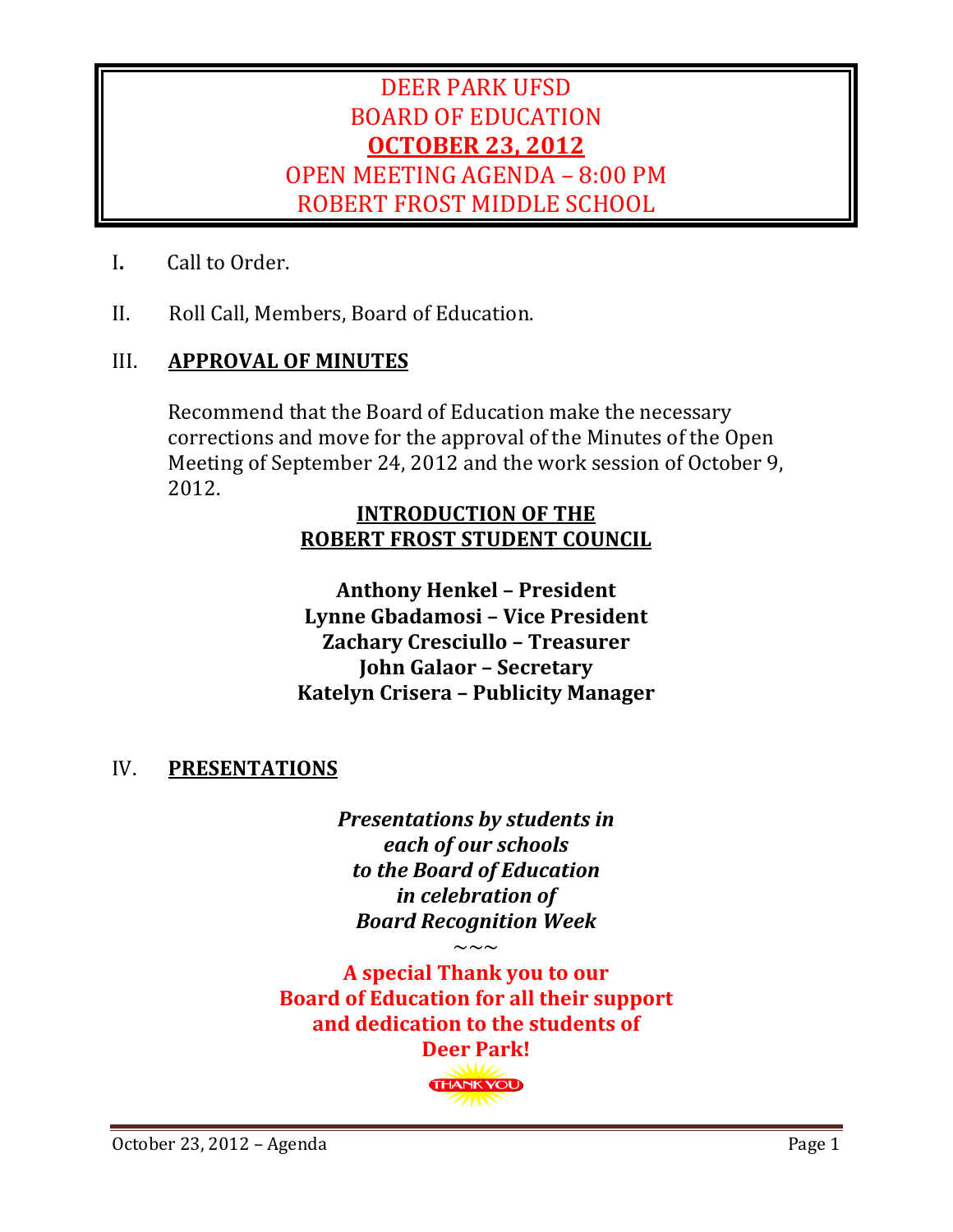## Certificate of Appreciation to **Barbara Stabile**  from Aramark

 $\sim\sim\sim$ 

## V. **NEW BUSINESS**

## 1. **SECOND READING & APPROVAL OF POLICIES: 0115, 0115E, 0115R, 8520, 5300.23, 5300.30, 5300.70, 5420, 5420R, 6700 & 6700R**

*Recommend that the Board of Education approve the following Resolution:*

**RESOLVED,** that the Board of Education approve the following policies as accepted and adopted by the Board of Education and placed in the Board of Education Policy Manual.

> #0115 -Student Harassment & Bullying Prevention & Intervention #0115E - Harassment and/or Bullying Complaint Form #0115R - Student Harassment & Bullying Prevention & Intervention Regulation #8520 – Free and Reduced Price Food Services #5300.23 - Code of Conduct - Substance Abuse Policy #5300.30 - Code of Conduct - Prohibited Student Conduct #5300.70 - Code of Conduct - Public Conduct on School Property #5420 - Student Health Services #5420R –Student Health Services Regulation  $#6700$  – Purchasing #6700R – Purchasing Regulation

#### **2. ANONYMOUS MONETARY DONATION TO MAY MOORE CLASSROOM**

*Recommend that the Board of Education approve the following Resolution:*

**RESOLVED.** that the Board of Education accepts an anonymous \$250 donation to be used for technology enhancements in the classroom for Ms. Grafstein and Ms. McHugh at May Moore Primary School.

The Board of Education accepts this gift with much appreciation.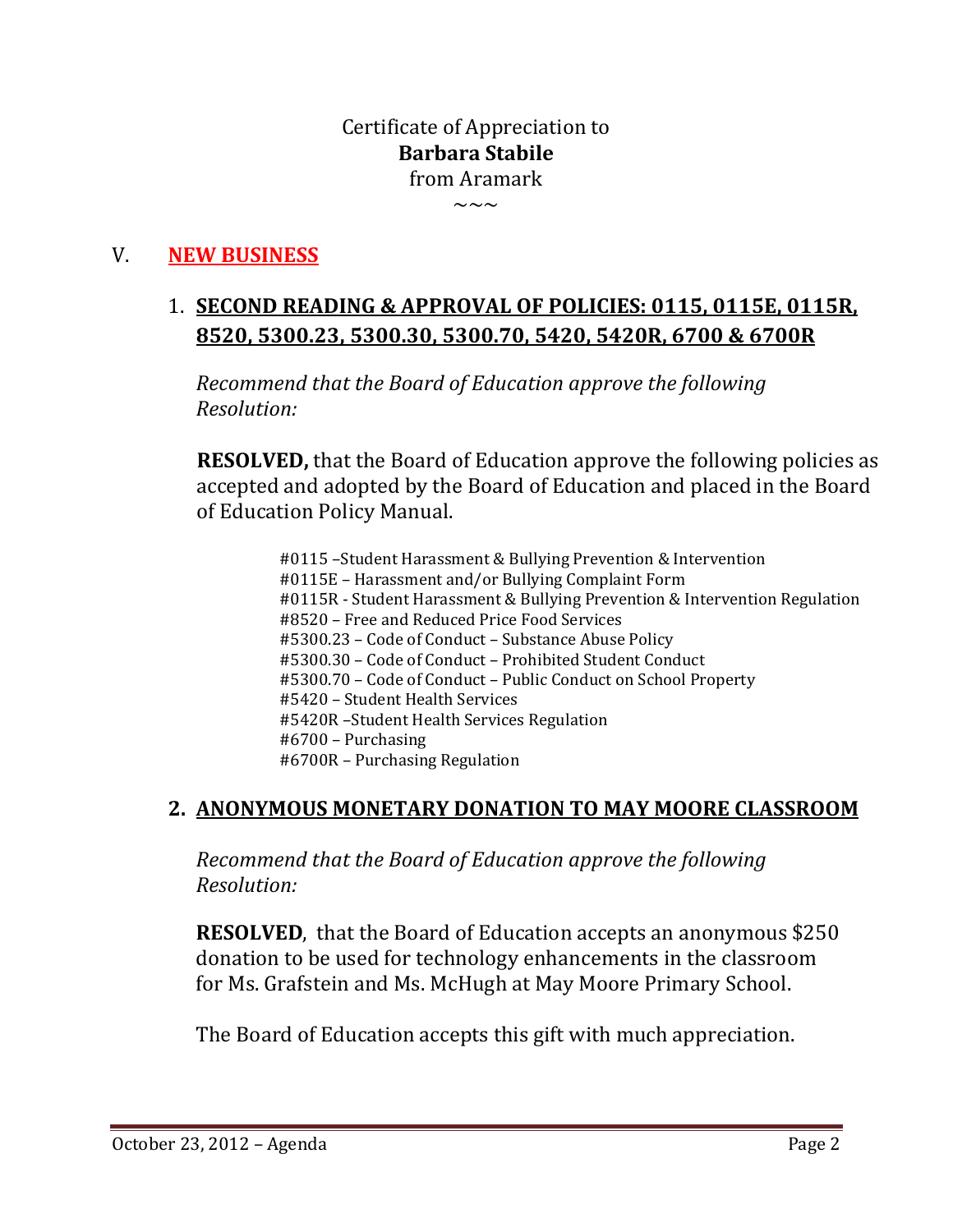## **3. DONATION OF ONE ELECTRIC ORGAN TO THE MUSIC DEPT.**

*Recommend that the Board of Education approve the following Resolution:*

**RESOLVED**, that the Board of Education accepts a donation from the family of the late Howard Reich, of a manual electric organ to be used at the Deer Park HS for the music program.

The Board of Education accepts this gift with much appreciation.

## 4. **DONATION OF TWO OFFICE CHAIRS TO THE LIFE SKILLS PROGRAM**

*Recommend that the Board of Education approve the following Resolution:*

**RESOLVED**, that the Board of Education accepts a donation of two office chairs from Mr. George Louris, Director of Support Services for Custom Computer Specialists, Inc. to be used in the Life Skills Work and Retail Classroom at the Washington school.

The Board of Education accepts this gift with much appreciation.

## **5. MONETARY DONATION TO JOHN QUINCY ADAMS SCHOOL**

*Recommend that the Board of Education approve the following Resolution:*

**RESOLVED**, that the Board of Education accepts a donation of \$336.91 from Target that will be deposited into the JQA account.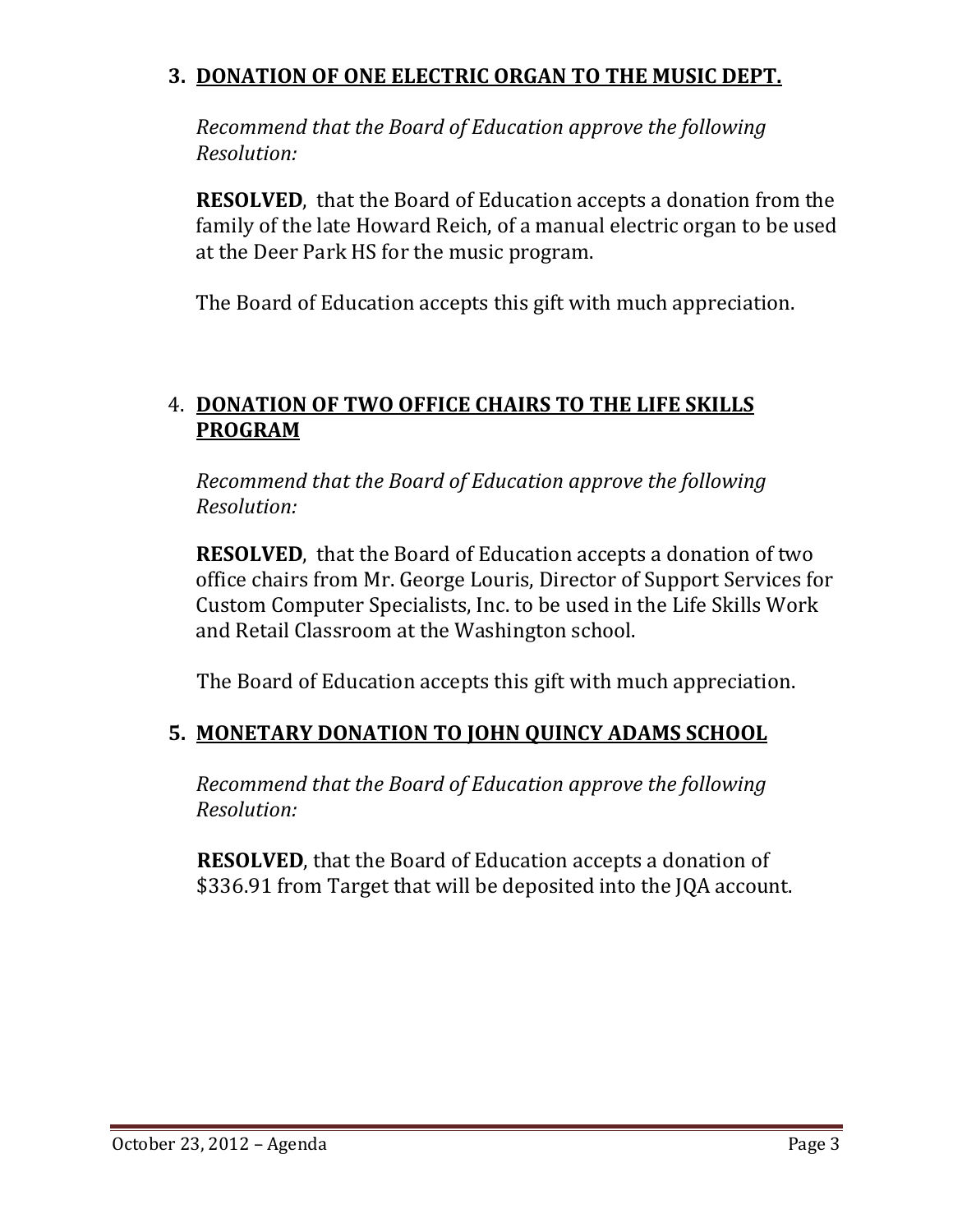## **6. DISPOSAL OF MISC. FURNITURE AT ABRAHAM LINCOLN SCHOOL**

*Recommend that the Board of Education approve the following Resolution:*

**RESOLVED,** that the Board of Education approve the disposal of a misc, furniture at the Abraham Lincoln school which is deemed obsolete (list in file).

## **7. RENAMING OF HIGH SCHOOL FOOTBALL FIELD**

*Recommend that the Board of Education approve the following Resolution:*

Whereas, Al Centamore has served the students of Deer Park with dedication and devotion for many years, and

Whereas, it is appropriate and fitting to recognize his service, Now, therefore, it is hereby

**RESOLVED**, that the football field at the Deer Park High School is hereby named the Al Centamore Football Field

## **8. TAX RATE FOR 2012‐2013 SCHOOL YEAR**

*Recommend, that the Board of Education approve the following Resolution*: 

BE IT RESOLVED, that pursuant to Subdivision 12, Section 1604 of Education Law, the estimated Receipt including application of the fund balance determined that required levy of taxes for school district purposes be established as follows:

| 2012-2013 General Fund Appropriations | \$101,218,725 |
|---------------------------------------|---------------|
| Less estimated receipts for 2012-2013 | 31,034,576    |
| <b>Subtotal for Budget</b>            | \$70,184,149  |
| Less fund balance                     | 4,625,000     |
| Less use of reserves                  | 2,000,000     |
| Tax levy for school purposes          | \$63,559,149  |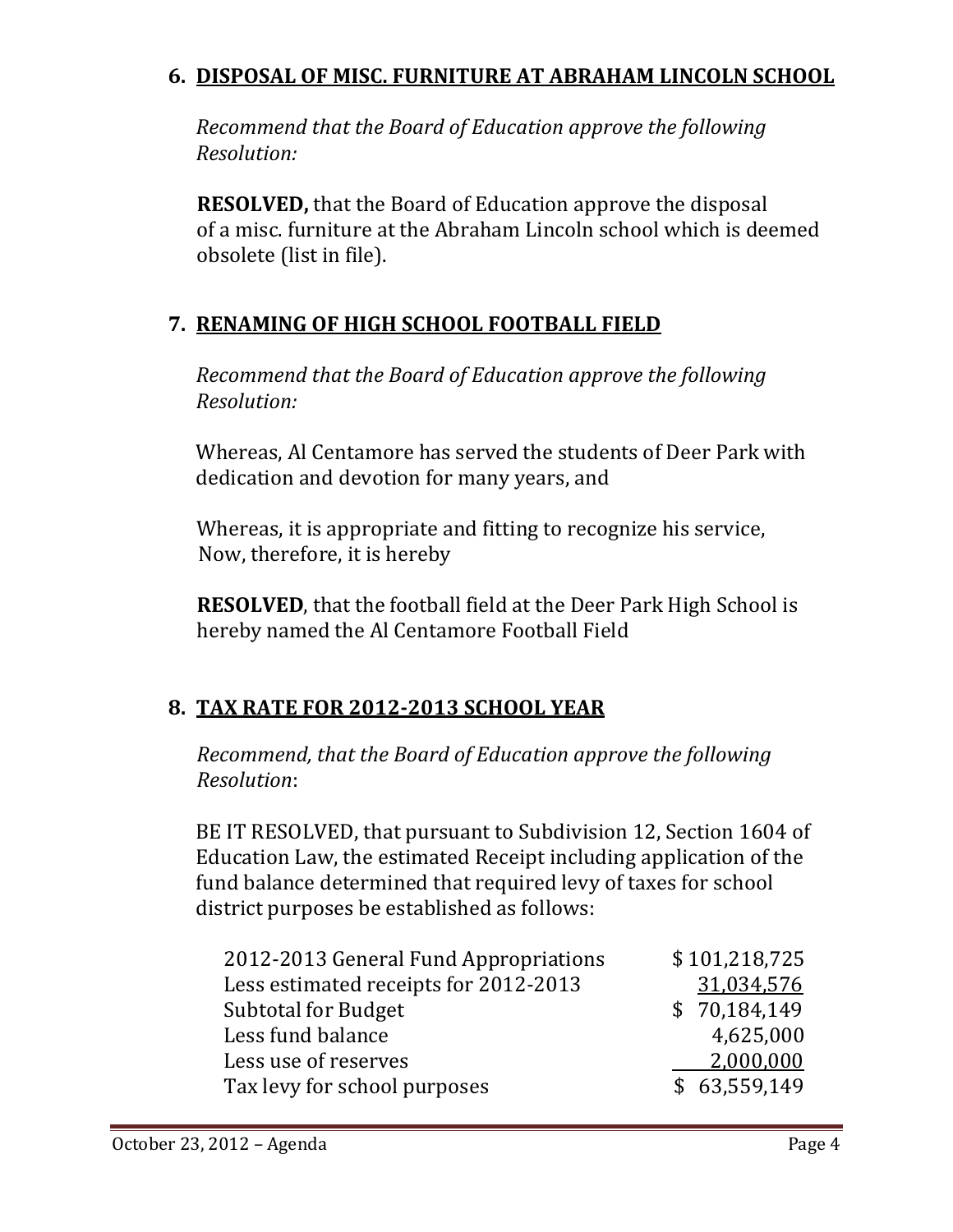BE IT RESOLVED, that pursuant to Section 259, and/or subdivision  $(2)$  section 1804 of education law, the following additional tax levies also be established:

DEER PARK PUBLIC LIBRARY, as requested by the Library Trustees:  $$3,213,454$  and,

BE IT FURTHER RESOLVED, that pursuant to Section 8 of the Suffolk County Tax Act and based upon the assessed values which have been certified to the District, the following computer tax rates per \$100 of assessed value be adopted and ordered certified to the Supervisor of the Town of Babylon, together with the dollar amounts to be raised by the President of the Board of Education of the Deer Park Union Free School District. The tax rate for the 2012-2013 school year for the school district is  $$182.84$  (2.85%) increase), and for the Deer Park Library \$9.24 (54.77% increase).

## VI. **APPROVAL OF SCHEDULES**

*Recommend that the Board of Education approve the following schedules collectively:*

## **NON‐INSTRUCTIONAL**

## **SCHEDULE ‐‐ CS ‐‐CHANGE OF SALARY/ STATUS (Non‐Instructional)**

## **Luis Chamaidan**

 Transportation Position: Bus Aide Salary/Step: \$12.53/hour Step 1 Effective Date(s):  $9/18/2012$ Changed from substitute bus aide to regular bus aide

## **Alexandra Coutrier**

May Moore School Position: Substitute Aide Salary/Step: \$8.00/hr Effective Date(s):  $9/24/2012 - 11/21/2012$ Changed from Teaching Assistant to Substitute Aide until certification is issued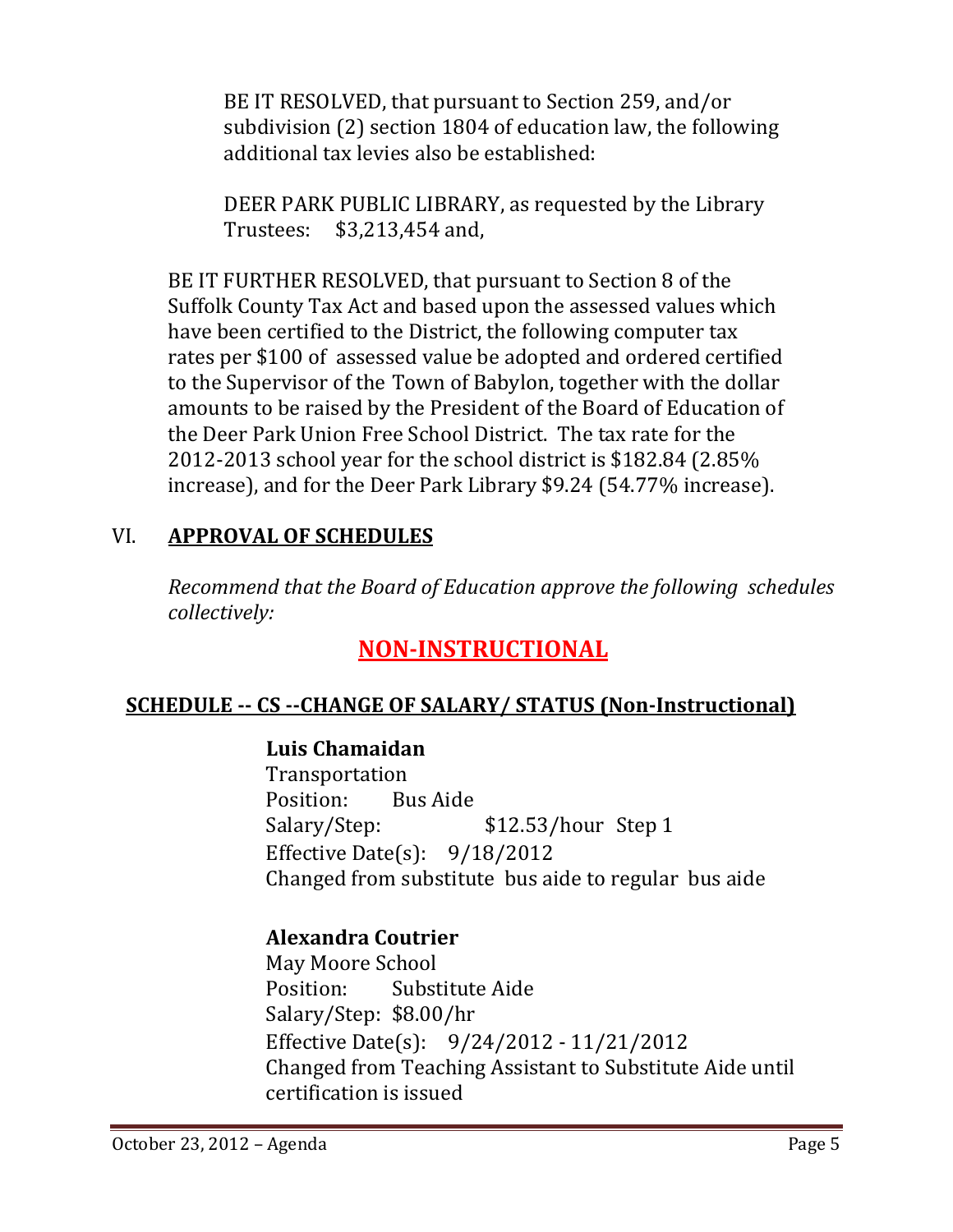## **Diane Schuster**

John Quincy Adams School Position: 3.5 hr Non-Instructional Aide Salary/Step: No Change in Effective Date(s):  $10/16/2012$ Change from cafeteria aide

#### **SCHEDULE ‐‐ NN ‐‐APPOINTMENTS (Non‐Instructional)**

#### **Annmarie Depre**

John Quincy Adams School Position: 3.5 hr Non-Instructional Aide Salary/Step: \$12.53/hour Step 1 Effective Date(s):  $10/16/2012$ 

#### **Katherine DiNardo**

John Quincy Adams School Position: School Attendance Aide Salary/Step:  $$17,088$  Step 1 Effective Date(s):  $10/1/2012$ Salary prorated at \$15,498

#### **Dianna Fornieri**

John F Kennedy Intermediate School Position: Non-Instructional Cafeteria Aide Salary/Step:  $$12.53/hr$  Step 1 Effective Date(s):  $10/3/2012$ 

#### **Ramon Hernandez**

District Wide Position: Security Guard Salary/Step: \$17/hr Effective Date(s):  $10/10/2012$ 

#### **Marisa Ippolito**

John F Kennedy Intermediate School Position: Non-Instructional Cafeteria Aide Salary/Step:  $$12.53/hr$  Step 1 Effective Date(s):  $10/3/2012$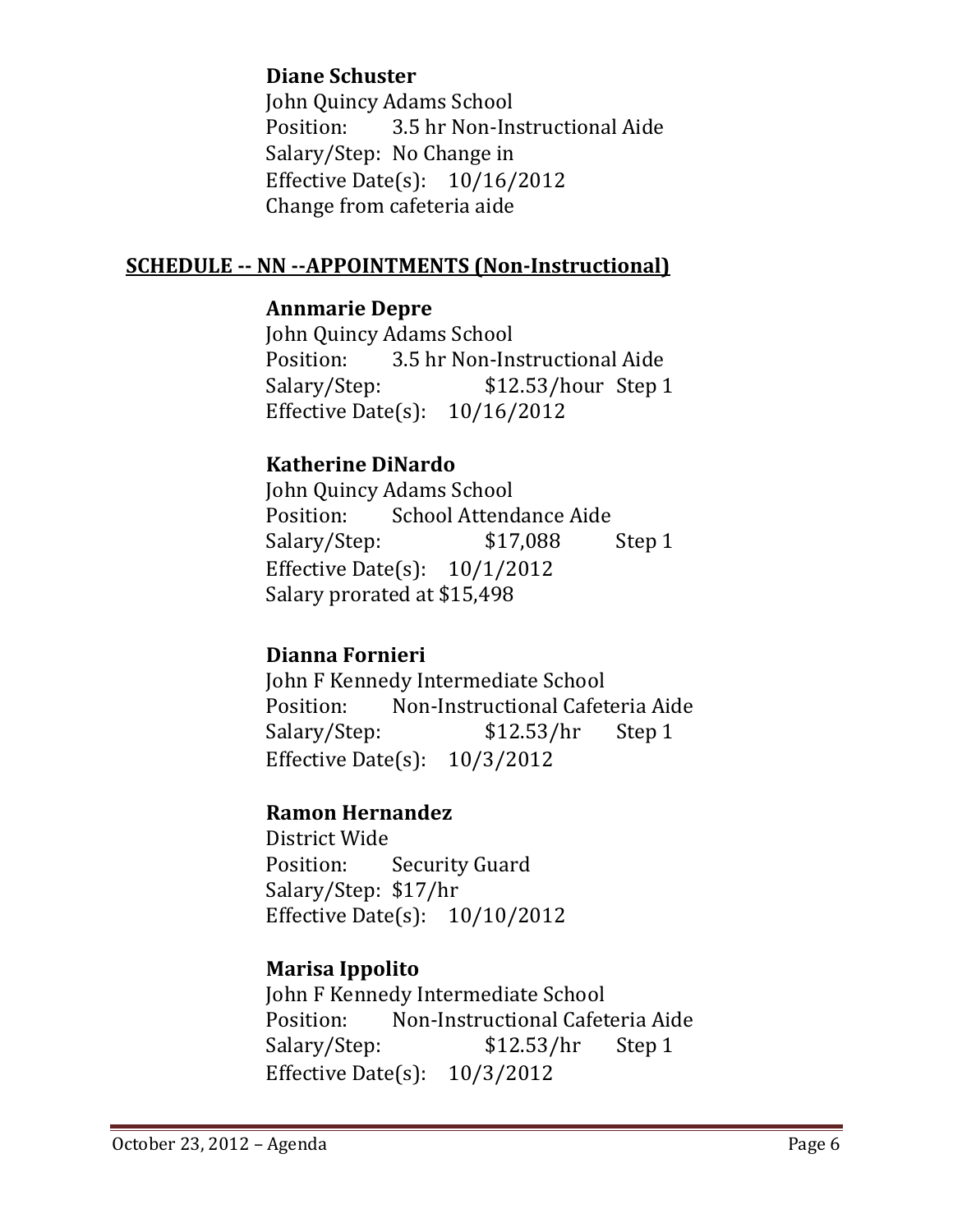## **Elizabeth Koch**

Deer Park High School Position: Swim Instructor (Rec Aide) Salary/Step: \$9.55/hr Effective Date(s):  $10/1/2012$ 

#### **Tracy McGarty**

May Moore School Position: School Attendance Aide Salary/Step:  $$17,088$  Step 1 Effective Date(s):  $10/1/2012$ Salary prorated at \$15,498

## **Hector Polo**

District Wide Position: Security Guard Salary/Step: \$17/hr Effective Date(s):  $10/16/2012$ 

#### **Renee Russo**

 Transportation Position: Bus Aide Salary/Step: \$12.53/hour Effective Date(s):  $10/12/2012$ 

## **Walter Tulowitzki**

District Wide Position: Security Guard Salary/Step: \$17/hr Effective Date(s):  $10/17/2012$ 

#### **SCHEDULE ‐‐ NNPS ‐‐PER DIEM SUBSTITUTES (Non‐Instructional)**

#### **Rony Augustin**

 Transportation Position: Substitute Bus Driver Salary/Step: \$21.50/hr Effective Date $(s)$ : 10/17/2012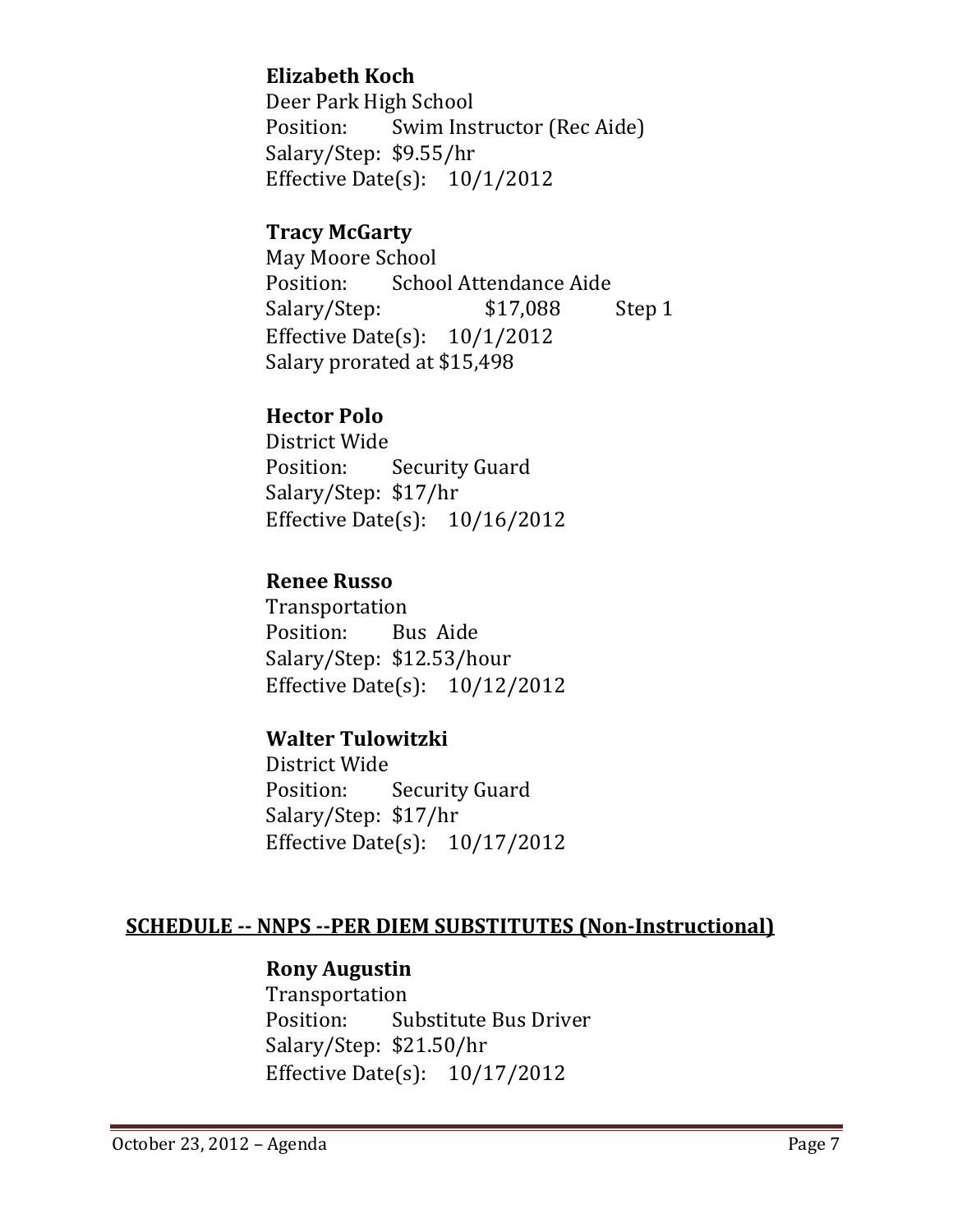## **Anthony Avitabile**

 Transportation Position: Substitute Bus Driver Salary/Step: \$21.50/hr Effective Date(s):  $10/3/2012$ 

## **Damon Bahr**

District Wide Position: Substitute Custodian Salary/Step: \$8.50/hr Effective Date(s):  $10/10/2012$ 

## **Joseph Maxwell**

District Wide Position: Substitute Custodian Salary/Step: \$8.50/hr Effective Date(s):  $10/10/2012$ 

## **Phillip Noto**

 Transportation Position: Substitute Bus Driver Salary/Step: \$21.50/hr Effective Date $(s)$ : 10/3/2012

## **Stanley Urbanowiecz**

District Wide Position: Substitute Custodian Salary/Step: \$8.50/hr Effective Date $(s)$ : 10/10/2012

## **SCHEDULE ‐‐ OO ‐‐RESIGNATIONS / RETIREMENTS / REMOVALS / TERMINATIONS (Non‐ Instructional)**

#### **Joyce Alvino**

 Transportation Position: Substitute Bus Driver Salary/Step: Effective Date(s):  $9/25/2012$ Resignation. No outstanding obligation to the district.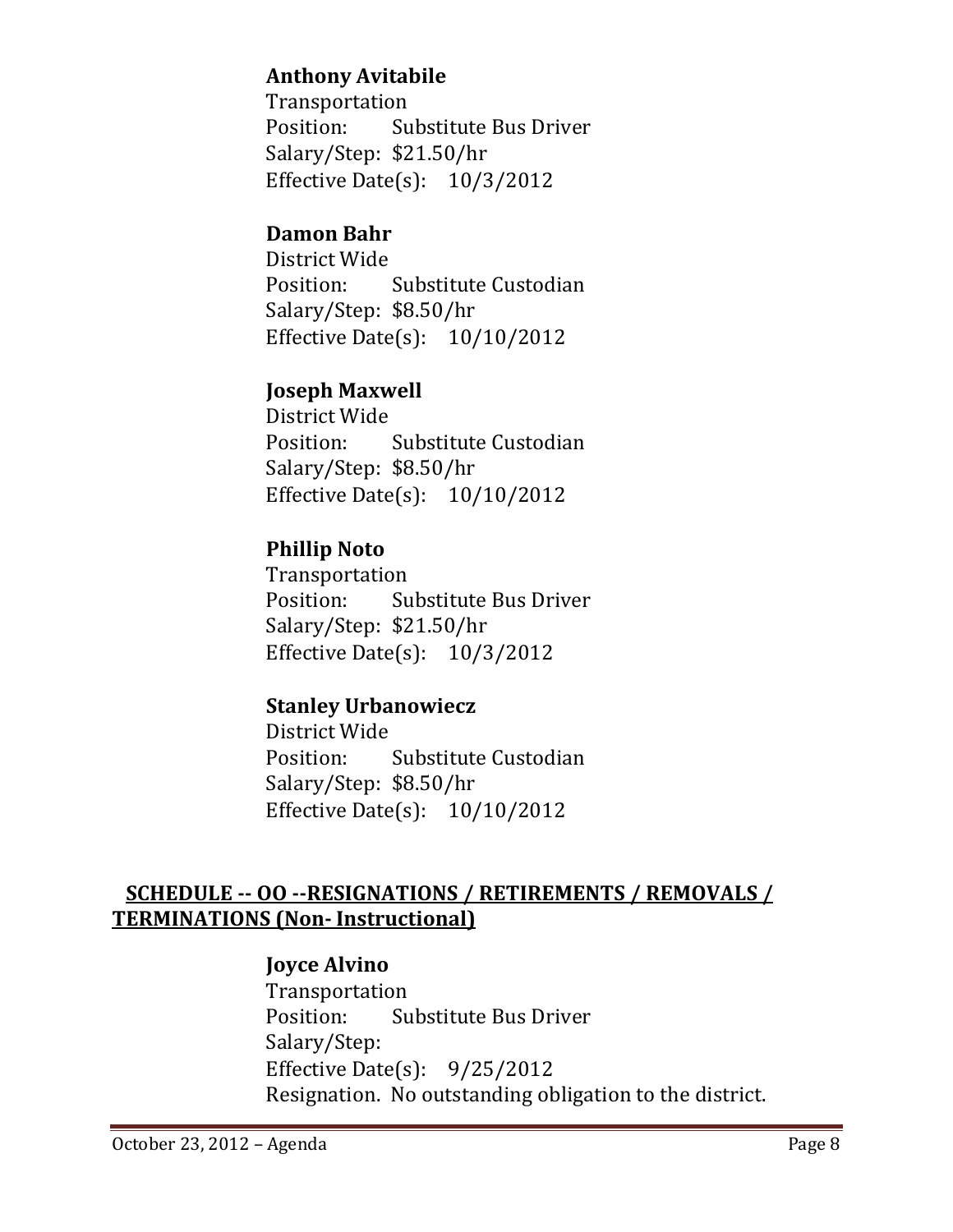## **Katherine DiNardo**

John Quincy Adams School Position: Non-Instructional Aide Salary/Step: Effective Date(s):  $10/1/2012$ Resignation as non-instructional aide in order to accept the School Attendance Aide position in the district.

#### **Renee Russo**

 Transportation Position: Bus Driver Salary/Step: Effective Date $(s)$ : 10/12/2012 Resignation to obtain position as bus aide. No outstanding obligation to the district.

## **Greg Stengel**

**John F Kennedy Intermediate School** Position: Custodian Salary/Step: Effective Date(s):  $10/16/2012$ Resignation. No outstanding obligation to the district.

## **SCHEDULE ‐‐ QQ ‐‐LEAVES OF ABSENCE (Non‐Instructional)**

#### **Nat DiFanzo**

 Transportation Position: Bus Driver Salary/Step: Effective Date(s):  $9/4/2012 - 9/28/2012$  $9/4/12-9/10/12$  Paid Medical Leave of Absence (FMLA) 9/11/12-9/28/12 Unpaid Remainder of FMLA

## **John Emchek**

 Transportation Position: Bus Driver Salary/Step: Effective Date(s):  $10/15/2012 - 1/15/2013$ Unpaid FMLA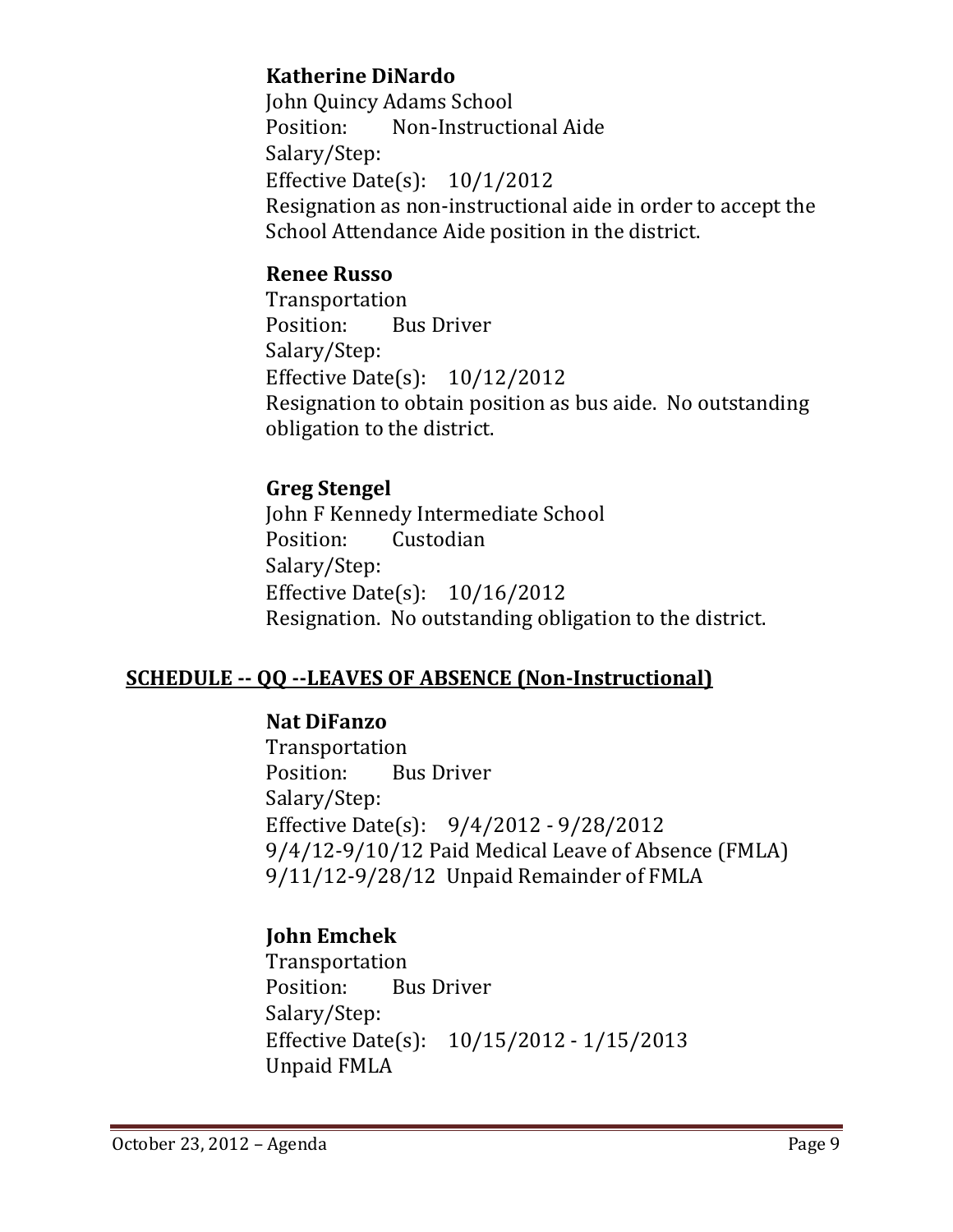#### **Steven Gassert**

 Transportation Position: Bus Driver Salary/Step: Effective Date(s):  $9/19/2012 - 9/28/2012$ 9/19/12-9/25/12 Paid LOA (FMLA) 9/26/12 & 9/28/12 Unpaid FMLA

## **Ruth McKie**

 Transportation Position: Bus Driver Salary/Step: Effective Date(s):  $10/5/2012$ 1/2 day unpaid leave of absence (FMLA)

## **Robin Ruiz**

John Quincy Adams School Position: Cafeteria Aide Salary/Step: Effective Date(s):  $10/27/2012 - 11/2/2012$ Extension of unpaid medical leave of absence

## **Deborah Tropeano**

John Quincy Adams School Position: Non-Instructional Cafeteria Aide Salary/Step: Effective Date(s):  $9/19/2012 - 1/25/2013$ Unpaid Leave of Absence (FMLA)

## **Lauren Von Ende**

District Office Position: Purchasing Agent Salary/Step: Effective Date(s):  $9/20/2012 - 11/12/2012$ 9/20/12-10/12/12 Paid Medical LOA (FMLA) 10/13/12-11/12/12 Unpaid Remainder of FMLA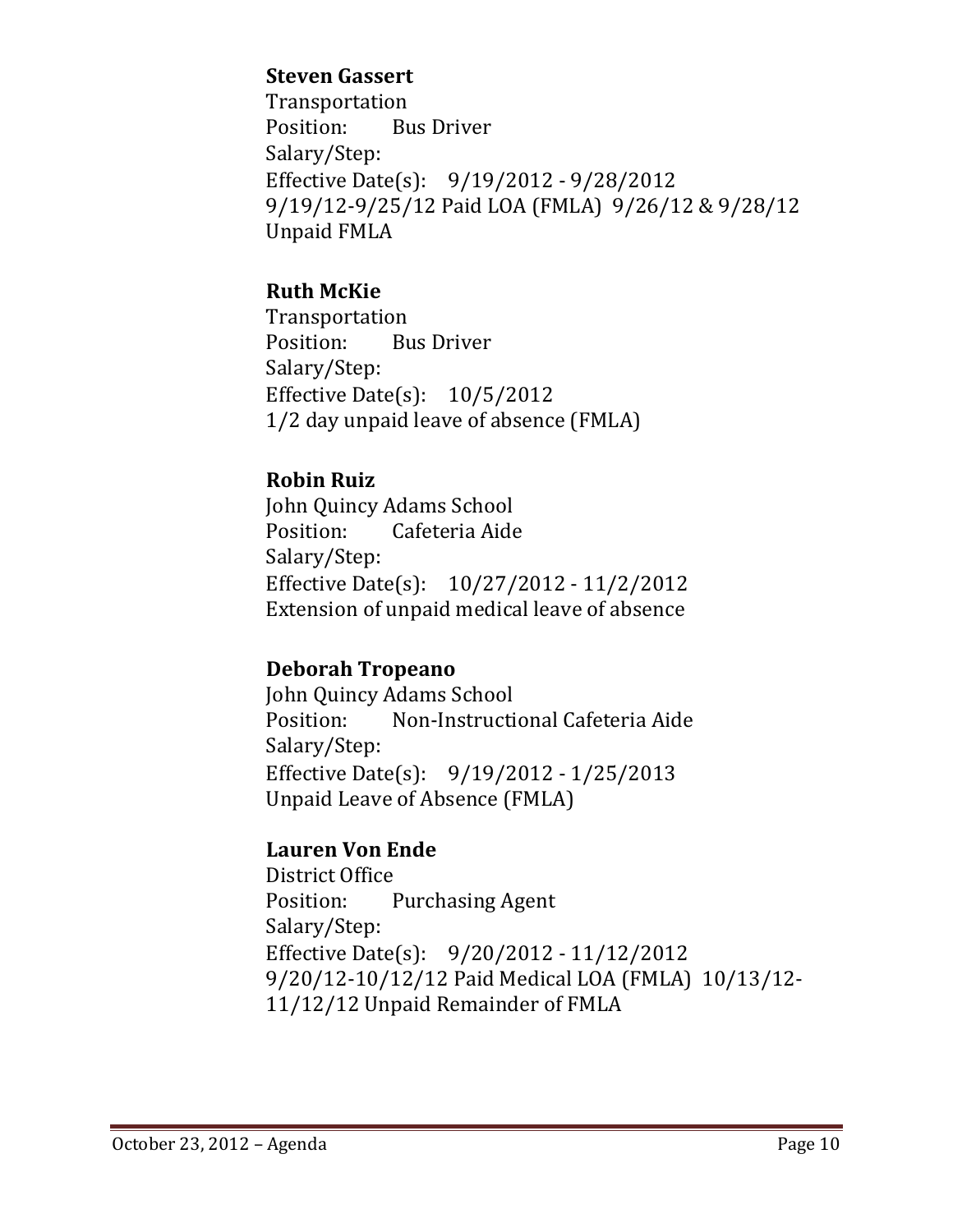#### **SCHEDULE ‐‐ TPA ‐‐TEMPORARY ASSIGNMENT (Non‐Instructional)**

#### **Luis Chamaiden**

 Transportation Position: Health Aide Salary/Step: \$3.25/ hour Effective Date(s):  $9/18/2012 - 6/30/2013$ 

#### **Carol Delahunty**

John F Kennedy Intermediate School Position: Nurse for After School Sports Program Salary/Step: \$32.85/hour Effective Date(s):  $9/1/2012 - 6/30/2013$ 

#### **Susan Grabhorn**

 Transportation Position: Health Stipend Salary/Step: \$3.25/hr Effective Date(s):  $9/4/2012 - 9/17/2012$ 

#### **Debra Mulqueen**

John F Kennedy Intermediate School Position: Nurse for After School Sports Program Salary/Step: \$32.85/hour Effective Date(s):  $9/1/2012 - 6/30/2013$ 

## **INSTRUCTIONAL**

#### **SCHEDULE ‐‐ CSS ‐‐CHANGE OF STATUS / SALARY (Instructional)**

#### **Robert Mascolo**

Deer Park High School Position: .3 Permanent Substitute Teacher Salary/Step: \$115/day Effective Date(s):  $9/24/2012 - 6/30/2013$ Salary prorated at \$92/day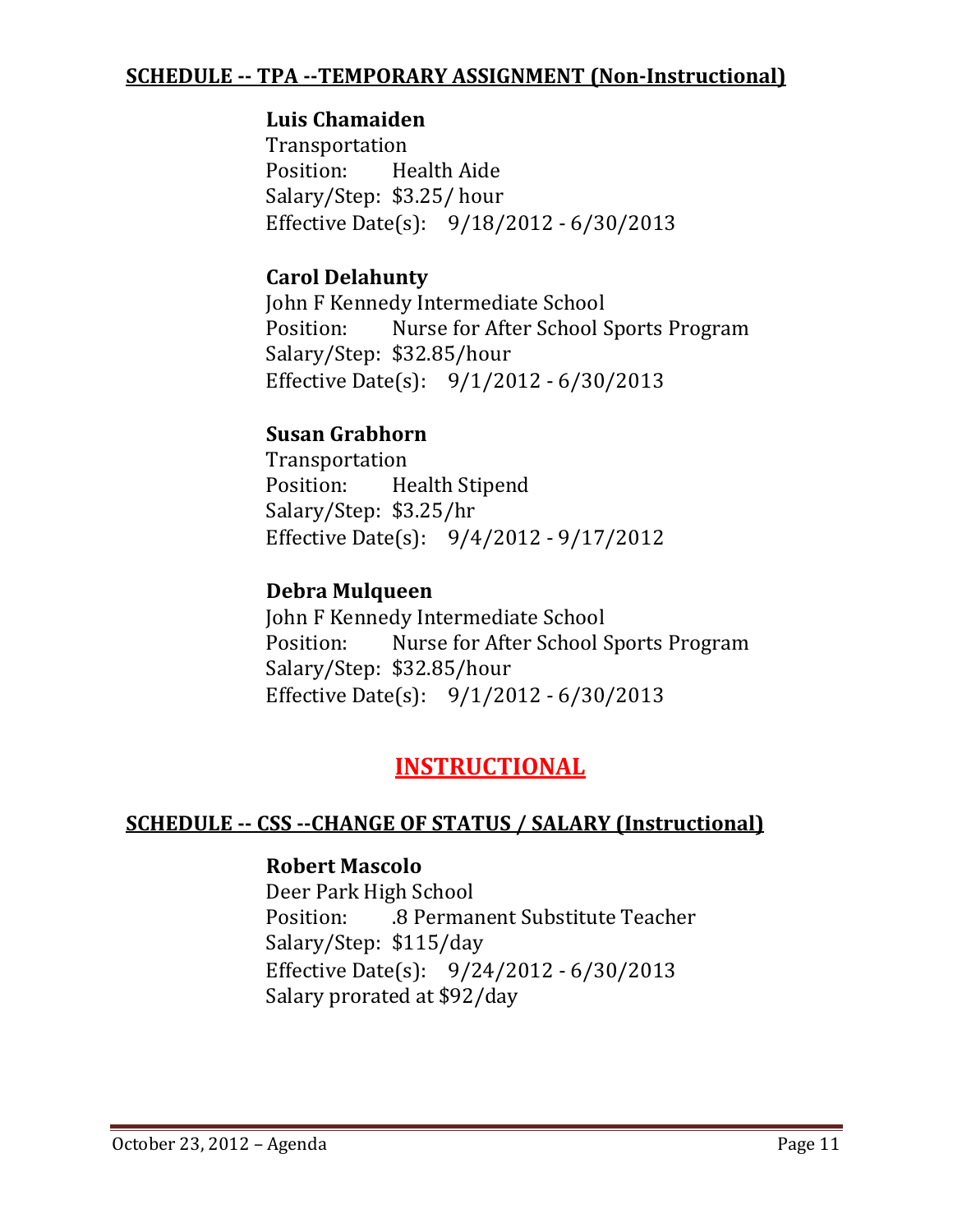## **Robert Mascolo**

Deer Park High School Position: 2 Math Teacher Salary/Step:  $$55,489$  MA/Step 1 Effective Date(s):  $9/24/2012 - 6/30/2013$ Salary prorated at \$10,210

#### **Lisa McQuilkin**

Robert Frost Middle School Position: Guidance Counselor Salary/Step: Effective Date(s):  $9/1/2011 - 10/31/2013$ Change of Probationary Period due to LOA New Tenure date: 11/1/13 

#### **Gregory Tulley**

Deer Park High School Position: Long Term Substitute (LR) Math Teacher Salary/Step:  $$50,425$  BA/Step 1 Effective Date(s):  $9/24/2012 - 6/30/2013$ Salary prorated at \$46,391

## **SCHEDULE** -- LR --LONG TERM SUBSTITUTE / LEAVE REPLACEMENT **(LR) APPOINTMENTS (Instructional)**

#### **Patricia Baldwin**

John F Kennedy Intermediate School Position: Long Term Sub (LR) 4 Speech Salary/Step:  $$55,489$  MA/Step 1 Effective Date(s): 10/22/2012 - 11/30/2012 Salary prorated at \$3,107

## **SCHEDULE ‐‐ NS ‐‐PERMANENT SUBSTITUTES (Instructional)**

#### **Lisa Laing**

John F Kennedy Intermediate School Position: Permanent Substitute Teacher Salary/Step: \$115/day Effective Date(s):  $10/1/2012 - 5/31/2013$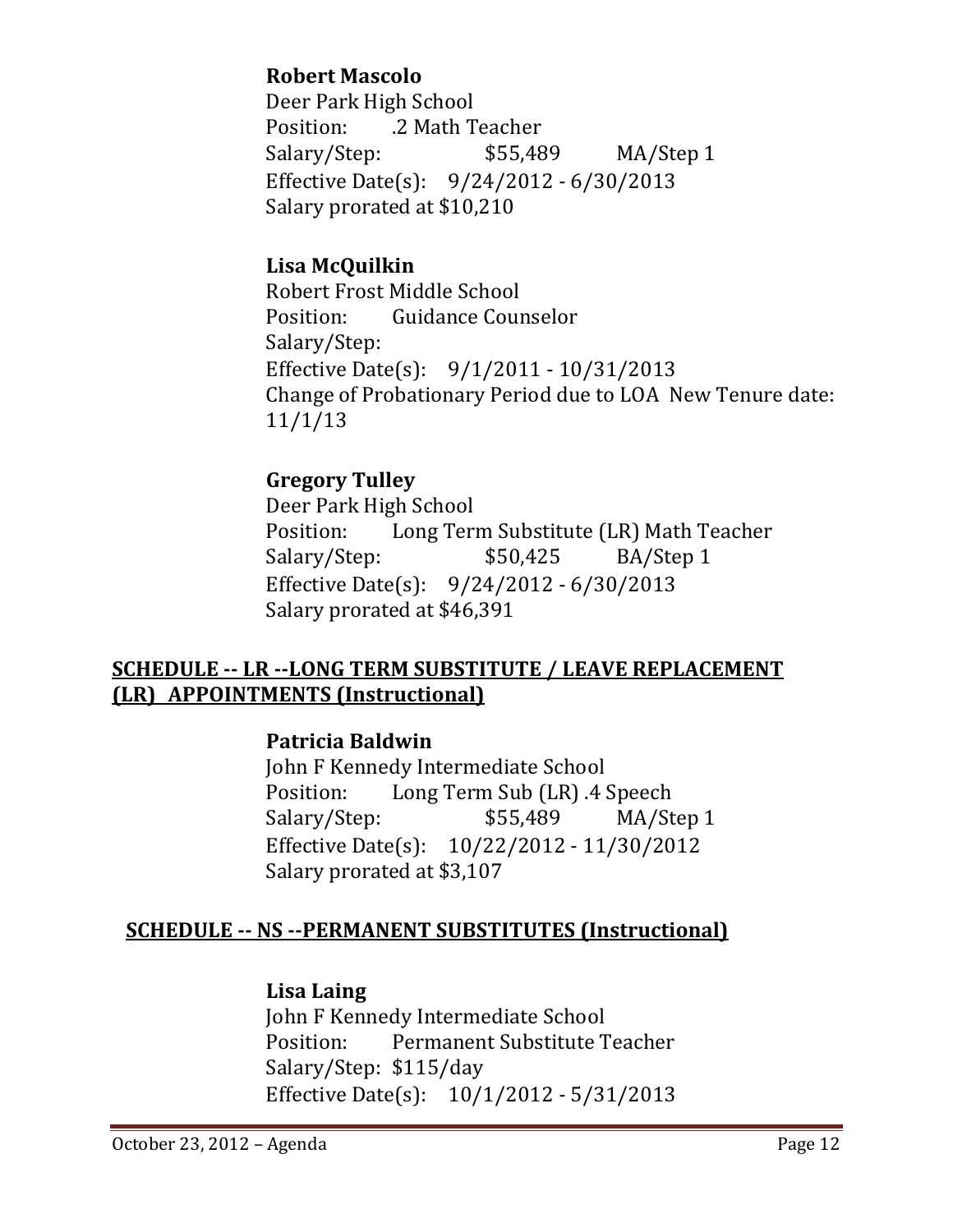## **SCHEDULE ‐‐ O ‐‐RESIGNATIONS / RETIREMENTS / REMOVALS / TERMINATIONS (Instructional)**

## **Paige Caliguiri**

Deer Park High School Position: Teaching Assistant Salary/Step: Effective Date(s):  $8/31/2012$ Resignation. No outstanding obligation to the district.

#### **Maryann Rutter**

John F Kennedy Intermediate School Position: Permanent/Per-Diem Substitute Teacher Salary/Step: Effective Date $(s)$ : 9/24/2012 Resignation. No outstanding obligation to the district.

## **Stephanie Simonsen**

Deer Park High School Position: Long Term Sub (LR) Math Teacher Salary/Step: Effective Date(s):  $9/24/2012$ Resignation. No outstanding obligation to the district.

## **John Widmer**

District Wide Position: Per‐Diem Substitute Teacher Salary/Step: Effective Date(s):  $9/1/2012$ Resignation. No outstanding obligation to the district.

## **SCHEDULE ‐‐ P ‐‐TENURE APPOINTMENTS (Instructional)**

## **Richard Englehardt**

Robert Frost Middle School Position: Teaching Assistant Salary/Step: Effective Date(s): 11/12/2009 - 11/11/2012 Tenure Date: 11/12/12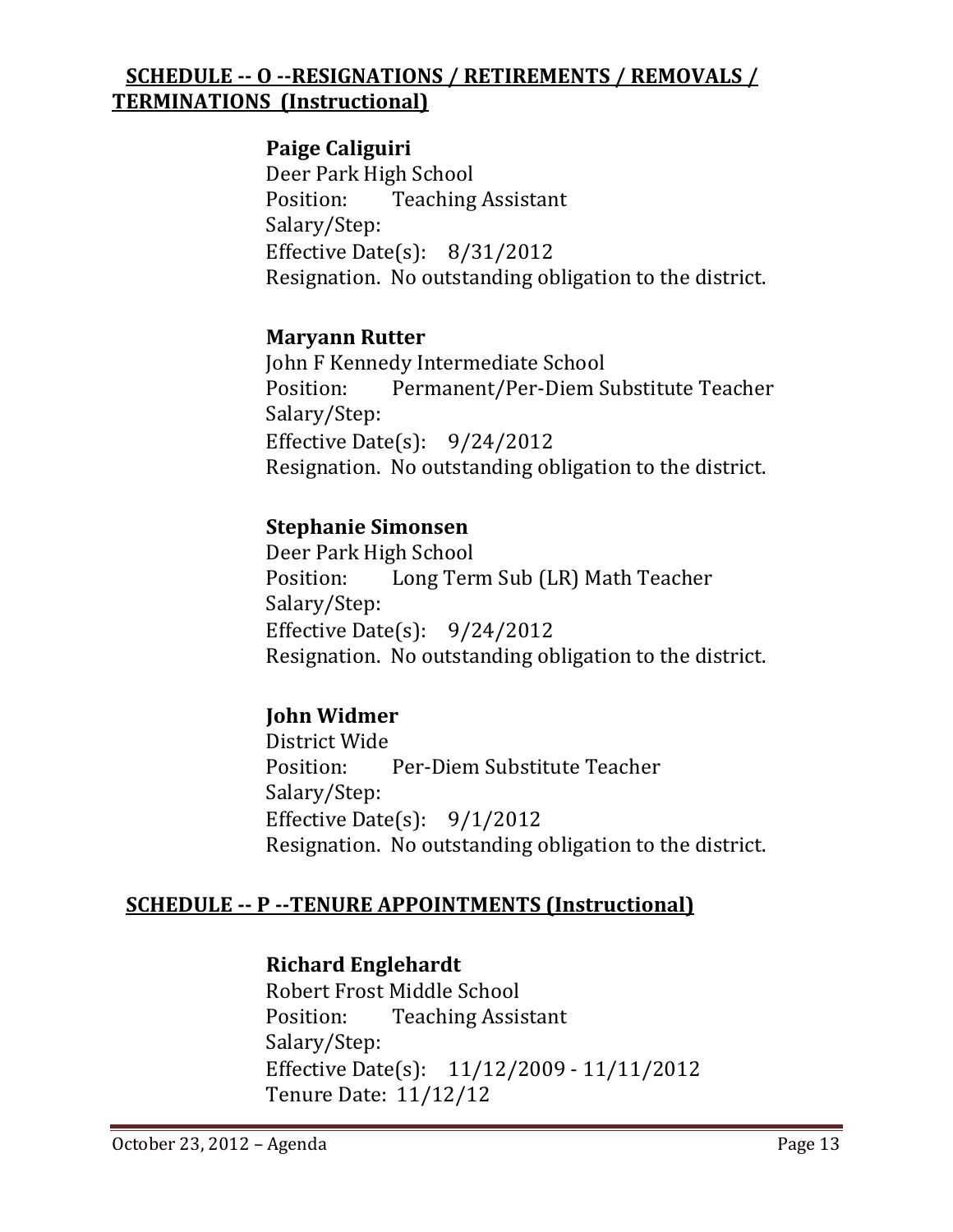## **Dawn McMullen**

John Quincy Adams School Position: Teaching Assistant Salary/Step: Effective Date(s): 11/12/2009 - 11/11/2012 Tenure Date: 11/12/12

#### **SCHEDULE ‐‐ Q ‐‐LEAVES OF ABSENCE (Instructional)**

#### **Drusilla Bond**

Deer Park High School Position: Teaching Assistant Salary/Step: Effective Date(s):  $10/1/2012 - 10/12/2012$ Extension of unpaid medical leave (FMLA)

## **Christine DiProperzio**

Deer Park High School Position: English Teacher Salary/Step: Effective Date(s):  $2/14/2013 - 4/18/2013$ Paid Maternity Sick Leave of Absence (FMLA)

## **Jaime Lalli‐Kraus**

May Moore School Position: Elementary Teacher Salary/Step: Effective Date(s):  $10/11/2012 - 1/11/2013$ Paid Maternity Sick Leave of Absence (FMLA)

## **Cassandra Lynch**

Robert Frost Middle School Position: Math Teacher Salary/Step: Effective Date(s):  $9/1/2012 - 11/23/2012$ CHANGE OF DATES:  $9/1/12$ -10/19/12 Paid Maternity Sick Leave (FMLA) 10/20/12-11/23/12 Unpaid Remainder of FMLA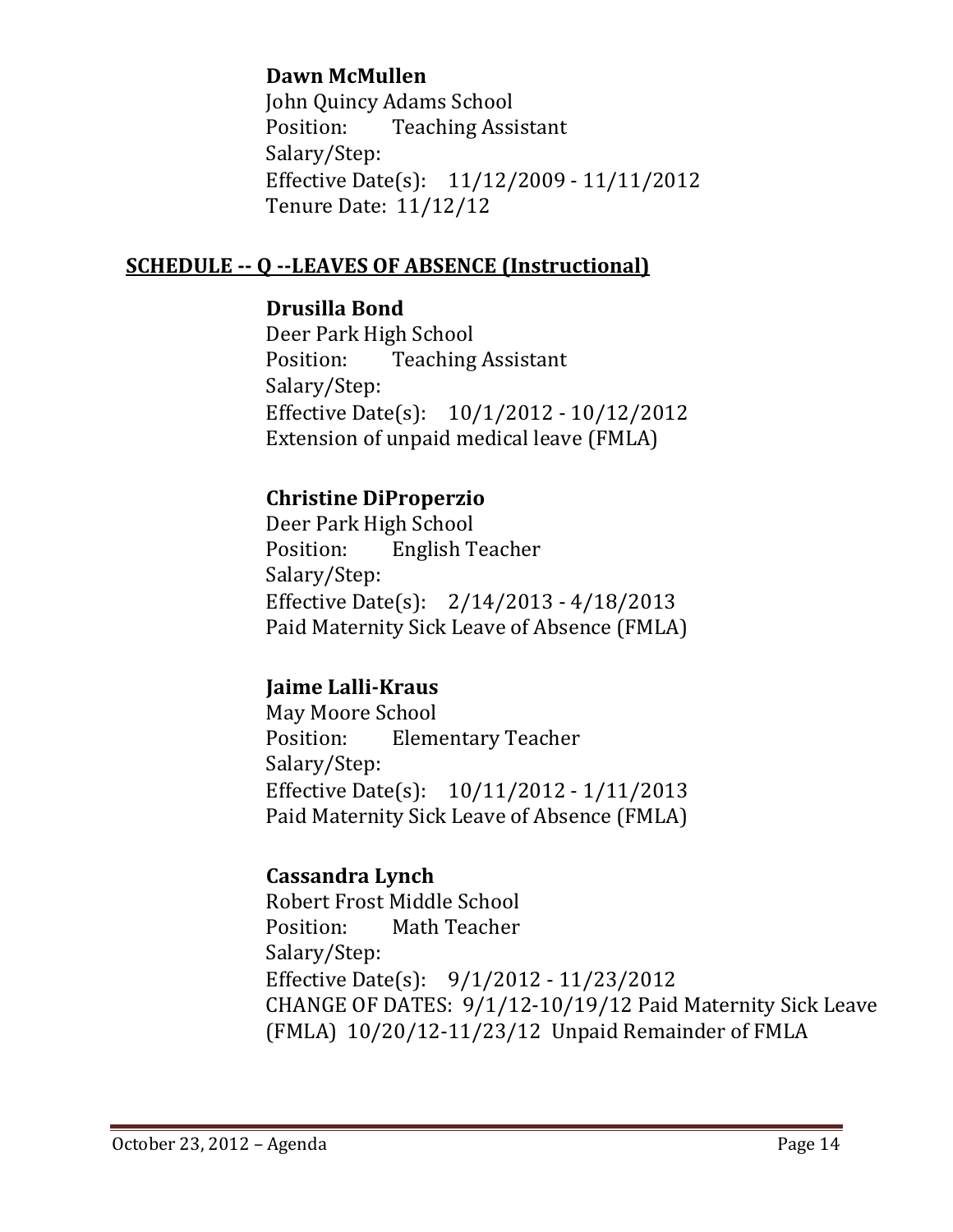## **Christina Niebling**

District Wide Position: Speech Teacher Salary/Step: Effective Date(s):  $10/19/2012 - 11/30/2012$ Unpaid Maternity Sick Leave (FMLA)

## **Carey Okurowski**

Robert Frost Middle School Position: Science Teacher Salary/Step: Effective Date(s):  $10/12/2012 - 10/24/2012$ Extension of paid Medical Leave of Absence (FMLA)

## **Alice Pearl**

John Quincy Adams School Position: Teaching Assistant Salary/Step: Effective Date(s):  $11/13/2012 - 1/8/2013$ 11/13/12-12/3/12 Paid Medical Leave FMLA 12/4/12-1/8/13 Unpaid Medical Leave (FMLA)

## **Nancy Pizzariella**

Robert Frost Middle School Position: Teaching Assistant Salary/Step: Effective Date(s):  $9/1/2012 - 1/31/2013$ Unpaid Medical Leave of Absence (FMLA)

## **Sandra Polichron**

Deer Park High School Position: Social Worker Salary/Step: Effective Date(s):  $12/18/2012 - 6/30/2013$ 12/18/12-2/8/13 Paid Maternity Sick FMLA 2/9/13-4/5/13 Unpaid Remainder of FMLA  $4/6/13$ - 6/30/13 Unpaid Child Rearing Leave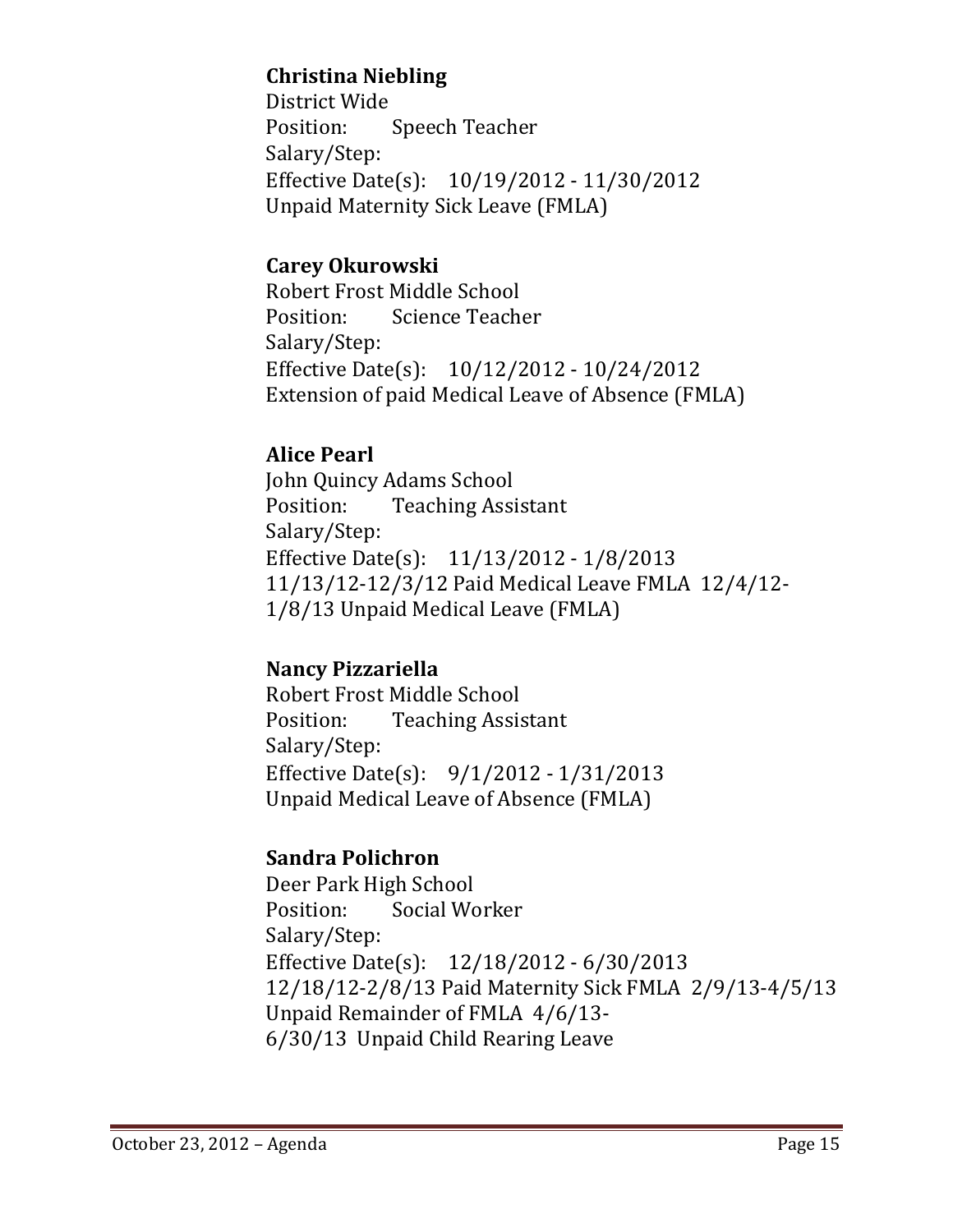## **Danielle Sheridan**

District Office Position: District Administrator Elem Ed Salary/Step: Effective Date(s):  $10/1/2012 - 11/23/2012$ Paid Maternity Sick Leave of Absence (FMLA)

## **SCHEDULE ‐‐ TTPA ‐‐TEMPORARY ASSIGNMENT (Instructional)**

## **Marie Betzold**

 John Quincy Adams School Position: Substitute Health Stipend (per-diem) Salary/Step: \$3.25/hour Effective Date(s):  $9/1/2012 - 6/30/2013$ As needed basis only

## **Daniel Bilello**

Robert Frost Middle School Position: Coach 7/8th Grade Head Wrestling Salary/Step: \$3,320.59 7 Units/Step 4 Effective Date(s):  $1/22/2013 - 3/23/2013$ 

## **Peter Blumenauer**

Deer Park High School Position: Coach JV Head Boys Basketball Salary/Step: \$3,794.96 8 Units/Step 1 Effective Date(s):  $11/14/2012 - 3/17/2013$ 

## **Thomas Brouillard**

Deer Park High School Position: Coach Varsity Head Boys Winter Track Salary/Step: \$4,980.89 10.5 Units/Step 3 Effective Date(s):  $11/14/2012 - 3/17/2013$ 

## **Rachel Burkel**

 John F Kennedy Intermediate School Position: Teaching Assistant/After School Social Skills and Sports Program Salary/Step: \$16/hour Effective Date(s):  $9/1/2012 - 6/30/2013$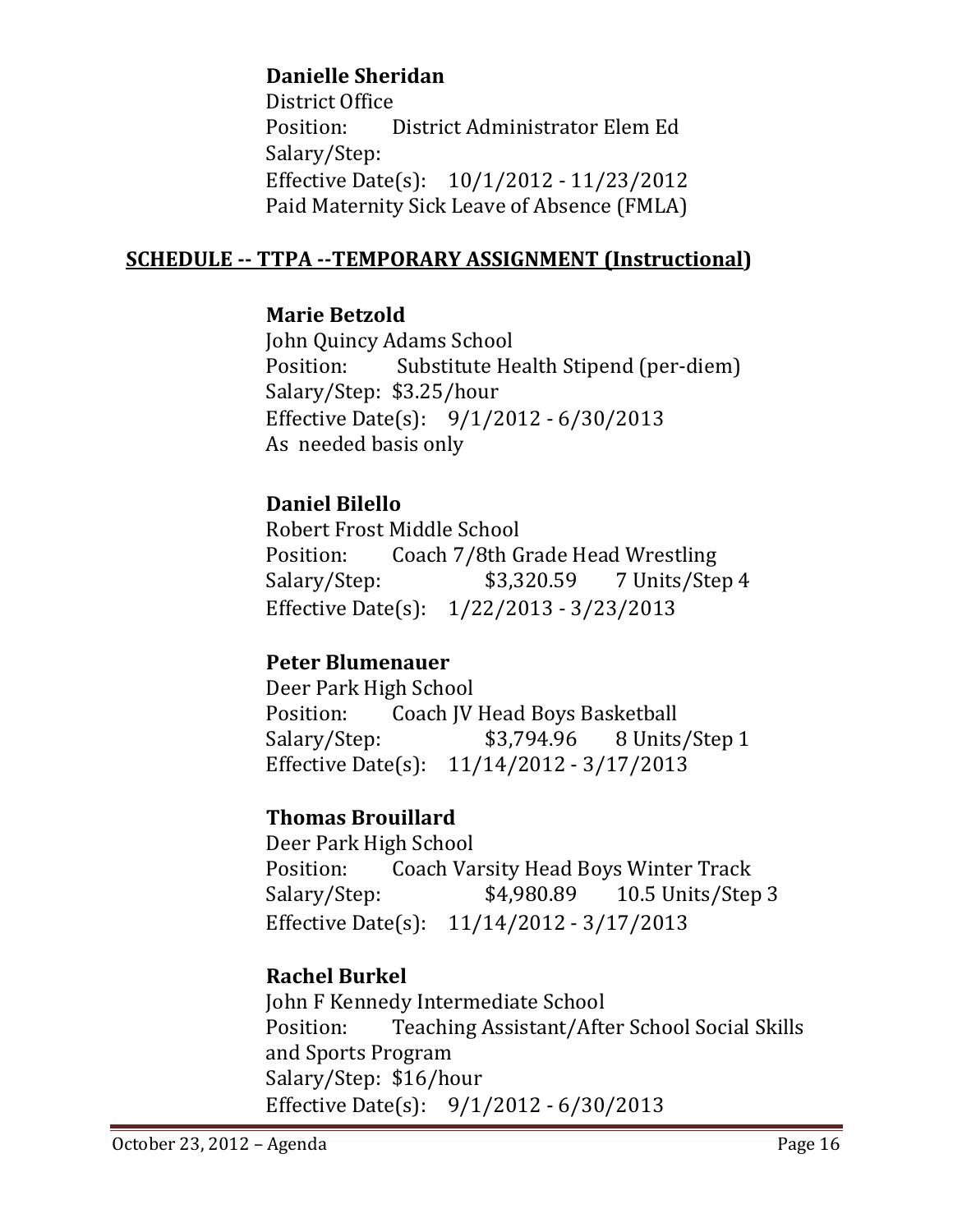## **Kevin Cogan**

Robert Frost Middle School Position: Coach 8th Grade Head Boys Basketball Salary/Step:  $$4,306.26$  7 Units/Step 5+ Effective Date(s): 11/13/2012 - 1/19/2013

## **Kevin Cogan**

Robert Frost Middle School Position: Coach 7/8th Grade Head Girls Basketball  $Salary/Step:$   $$4,306.26$   $7$  Units/Step 5+ Effective Date(s):  $1/22/2013 - 3/23/2013$ 

## **Peter Colletti**

Robert Frost Middle School Position: Coach 7th Grade Head Girls Volleyball Salary/Step:  $$4,306.26$  7 Units/Step 5+ Effective Date(s):  $11/13/2012 - 1/19/2013$ 

## **Randi Cortina**

John F Kennedy Intermediate School Position: Teaching Assistant for After School Social Skills and Sports Program Salary/Step: \$16/hour Effective Date(s):  $9/1/2012 - 6/30/2013$ 

## **Lia Demyen**

Deer Park High School Position: Coach Varsity Head Cheerleading Salary/Step: \$5,536.62 9 Units/Step 5+ Effective Date(s):  $11/14/2012 - 3/17/2013$ 

## **Nancy DePalo**

John F Kennedy Intermediate School Position: Teaching Assistant for After School Social Skills and Sports Program Salary/Step: \$16/hour Effective Date(s):  $9/1/2012 - 6/30/2013$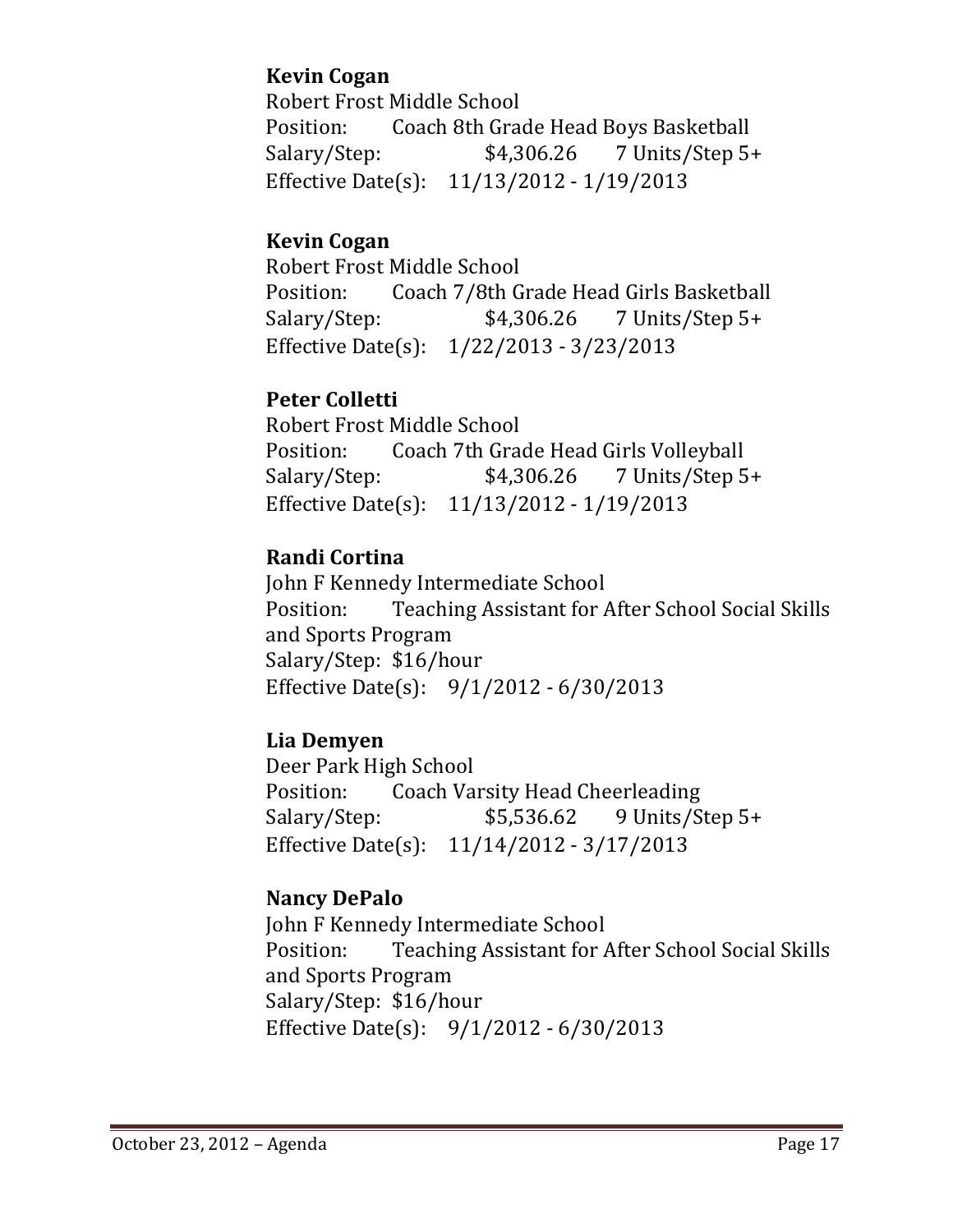## **David DePrima**

John F Kennedy Intermediate School Position: Teacher for After School Social Skills and Sports Program Salary/Step: \$32.85 /hour Effective Date(s):  $9/1/2012 - 6/30/2013$ 

## **Richard Englehardt**

Deer Park High School Position: Coach Varsity Asst Wrestling Salary/Step:  $$3,794.96$  8 Units/Step 4 Effective Date(s):  $11/14/2012 - 3/17/2013$ 

## **Mario Fiore**

Deer Park High School Position: Coach Varsity Asst Boys Winter Track Salary/Step:  $$4,921.44$  8 Units/Step 5+ Effective Date(s): 11/14/2012 - 3/17/2013

## **Lauren Funaro**

Deer Park High School Position: Coach JV Head Cheerleading Salary/Step:  $$2,846.22$  6 Units/Step 2 Effective Date(s):  $11/14/2012 - 3/17/2013$ 

## **Michael Gennaro**

Deer Park High School Position: Coach Varsity Head Girls Basketball Salary/Step: \$7,074.57 11.5 Units/Step 5+ Effective Date(s):  $11/14/2012 - 3/17/2013$ 

## **Peter Gugliotta**

Deer Park High School Position: Coach Varsity Head Boys/Girls Bowling Salary/Step: \$3,320.59 7 Units/Step 1 Effective Date(s):  $11/14/2012 - 3/17/2013$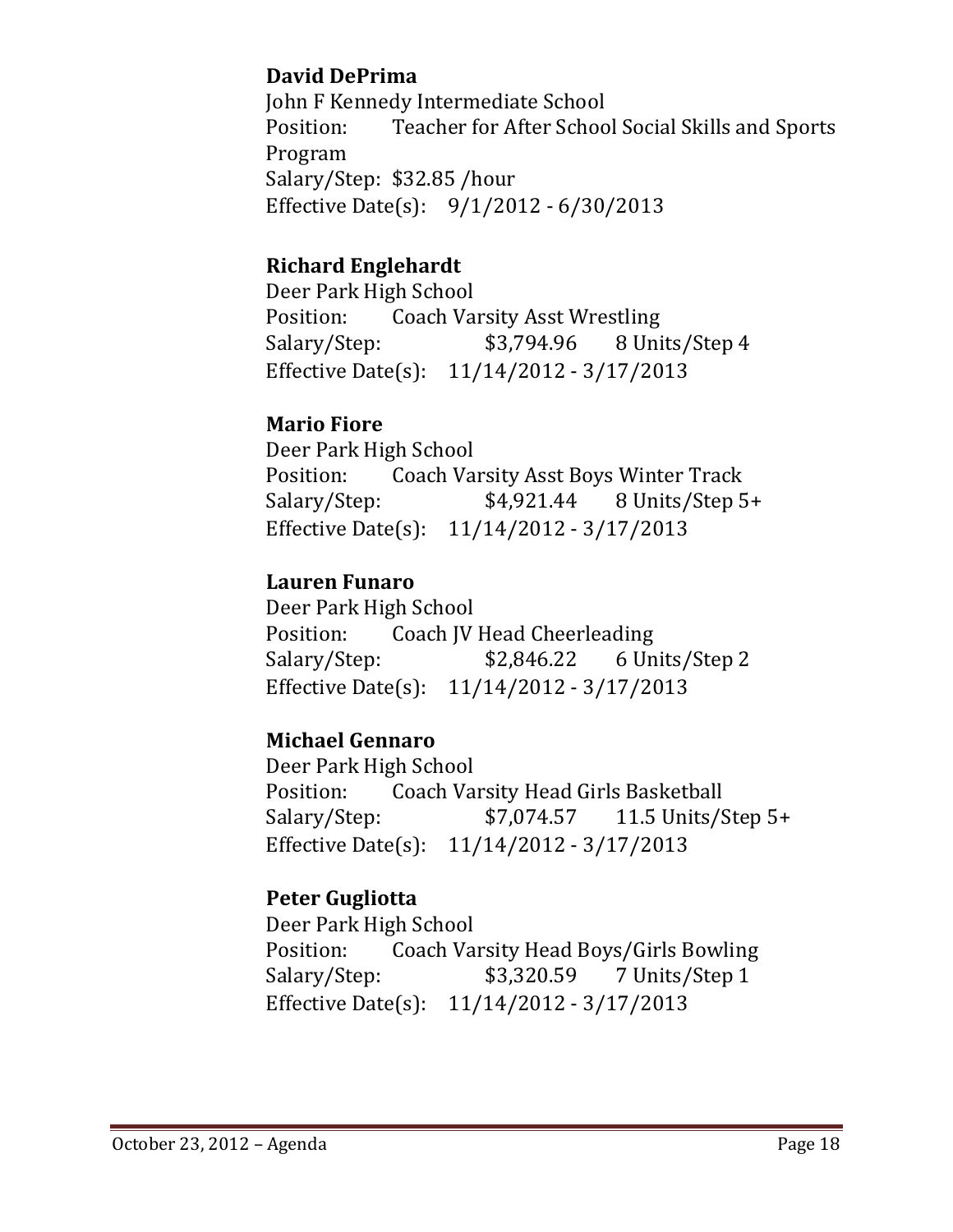## **Justin Gutman**

John F Kennedy Intermediate School Position: Teacher for After School Social Skills and Sports Program Salary/Step: \$32.85/hour Effective Date(s):  $9/1/2012 - 6/30/2013$ 

## **Noemi Herles**

Robert Frost Middle School Position: Health Stipend Salary/Step: \$4,063 Effective Date(s):  $9/1/2012 - 6/30/2013$ 

## **Laurie Johnson**

John F Kennedy Intermediate School Position: Teaching Assistant for After School Social Skills Salary/Step: \$16/hour Effective Date(s):  $9/1/2012 - 6/30/2013$ 

## **Laurie Johnson**

Robert Frost Middle School Position: Health Stipend Salary/Step: \$4,063 Effective Date(s):  $9/1/2012 - 6/30/2013$ 

## **Amina Kennedy**

Robert Frost Middle School Position: Coach 7/8th Grade Head Cheerleading Salary/Step:  $$3,075.90$  5 Units/Step 5+ Effective Date(s):  $11/13/2012 - 1/19/2013$ 

## **JoAnne King**

May Moore School Position: Health Stipend Salary/Step: \$4,063 Effective Date(s):  $9/1/2012 - 6/30/2013$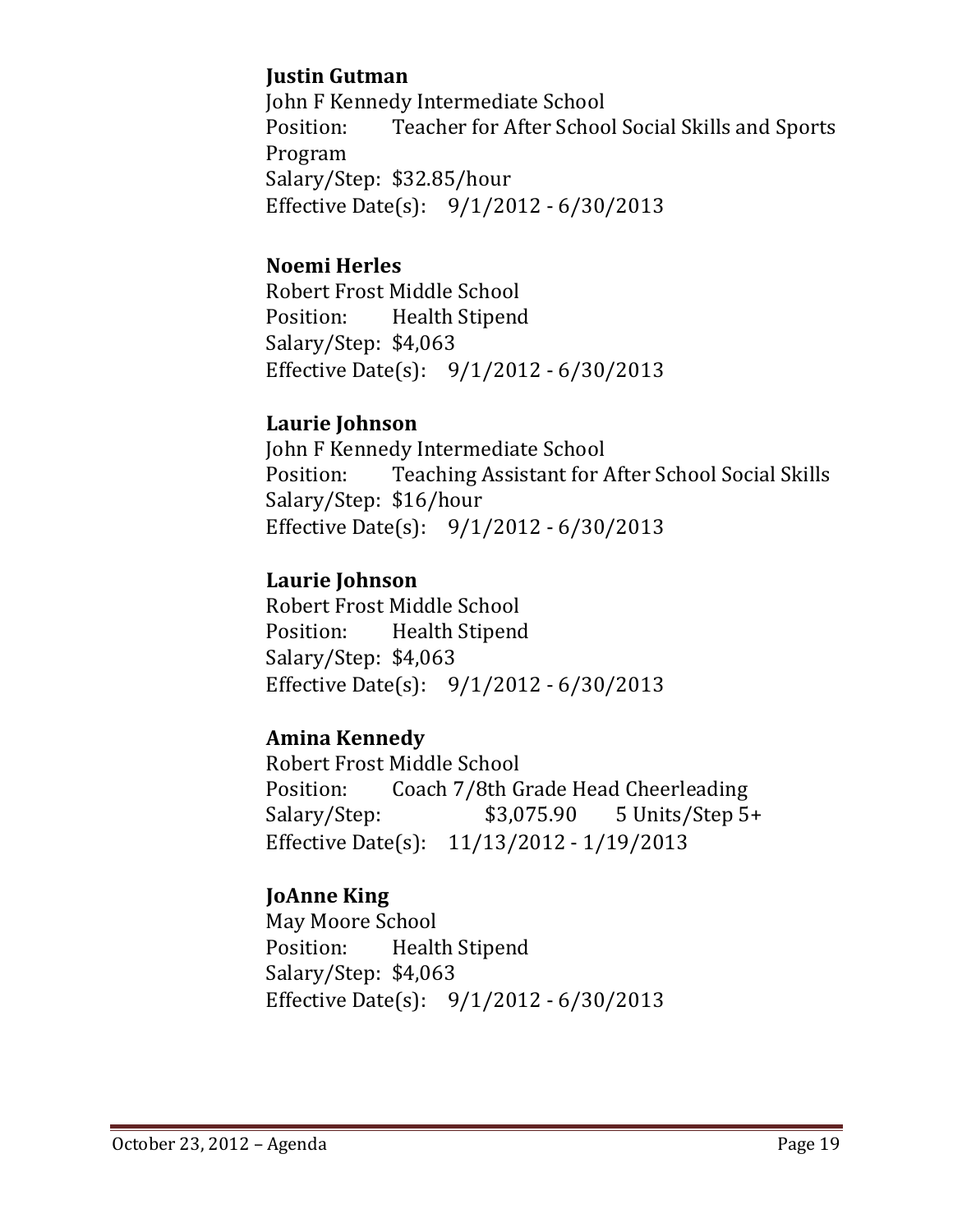## **Ron Langella**

Deer Park High School Position: Coach Varsity Asst Boys Basketball  $Salary/Step:$   $$4,921.44$   $8$  Units/Step 5+ Effective Date(s):  $11/14/2012 - 3/17/2013$ 

## **Diane LoPiccolo**

May Moore School Position: Health Stipend Salary/Step: \$4,063 Effective Date(s):  $9/1/2012 - 6/30/2013$ 

#### **Craig Mangio**

Deer Park High School Position: Coach Varsity Head Boys Swimming Salary/Step: \$6,766.98 11 Units/Step 5+ Effective Date(s):  $11/14/2012 - 3/17/2013$ 

## **Kevin Marner**

Deer Park High School Position: Coach Varsity Asst Girls Winter Track Salary/Step:  $$4,921.44$  8 Units/Step 5+ Effective Date(s):  $11/14/2012 - 3/17/2013$ 

## **John McCaffrey**

Deer Park High School Position: Coach Varsity Head Boys Basketball Salary/Step: \$7,074.57 11.5 Units/Step 5+ Effective Date(s): 11/14/2012 - 3/17/2013

## **Michael McLaughlin**

Deer Park High School Position: Coach Varsity Head Wrestling Salary/Step:  $$7,382.16$  12 Units/Step 5+ Effective Date(s):  $11/14/2012 - 3/17/2013$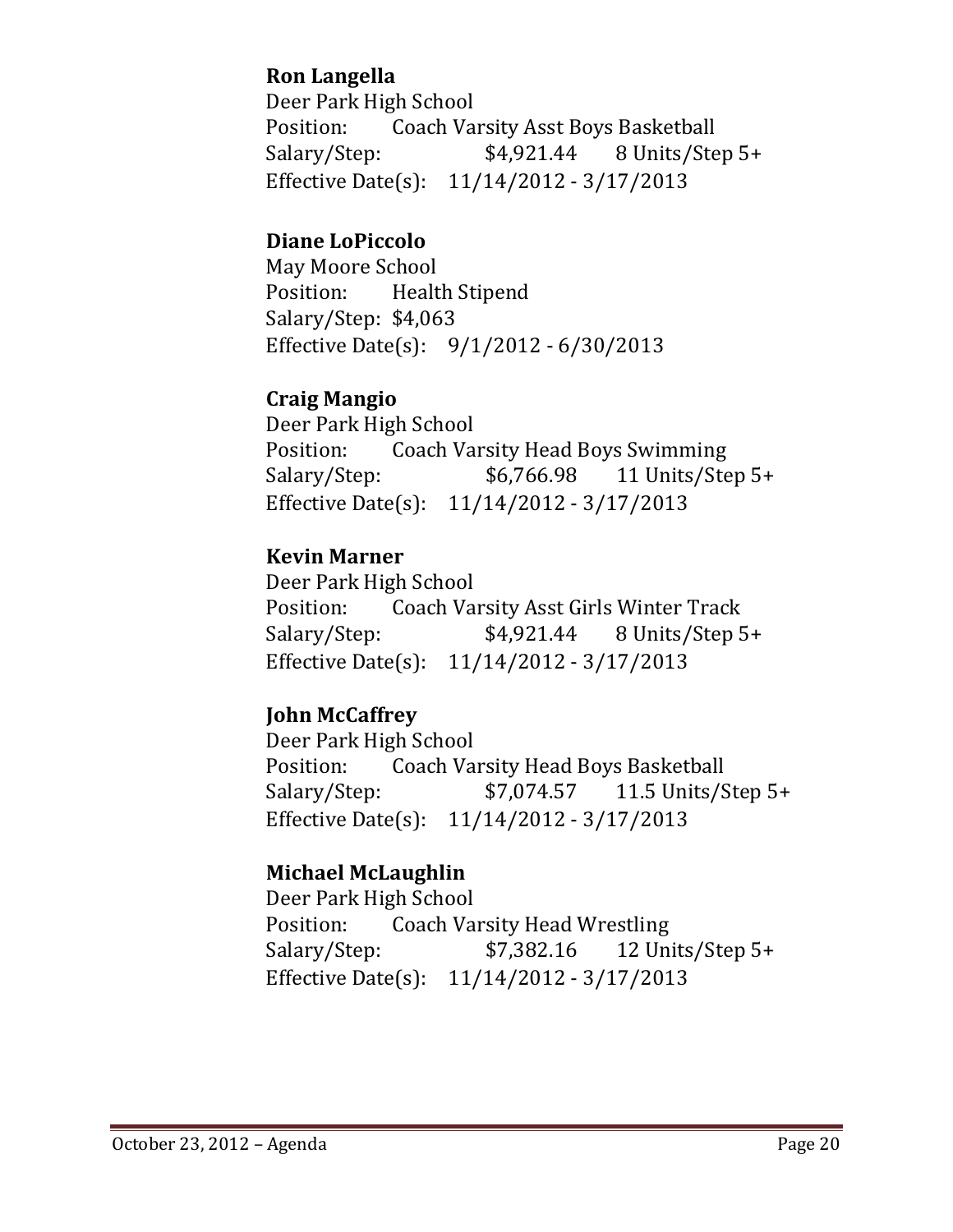## **Dawn McMullen**

John Quincy Adams School Position: Health Stipend Salary/Step: \$4,063 Effective Date(s):  $9/1/2012 - 6/30/2013$ 

#### **Lisa McQuilkin**

John F Kennedy Intermediate School Position: Teacher for After School Social Skills and Sports Program Salary/Step: \$32.85/hour Effective Date(s):  $9/1/2012 - 6/30/2013$ 

#### **Lisa Meyer**

John F Kennedy Intermediate School Position: Teacher for After School Social Skills and Sports Program Salary/Step: \$32.85/hour Effective Date(s):  $9/1/2012 - 6/30/2013$ 

#### **Robin Mont**

John F Kennedy Intermediate School Position: Teaching Assistant/After School Social Skills and Sports Program Salary/Step: \$16/hour Effective Date(s):  $9/1/2012 - 6/30/2013$ 

## **Holly O'Donnell**

Deer Park High School Position: Coach Varsity Asst Girls Basketball  $Salary/Step:$   $$4,921.44$   $8$  Units/Step 5+ Effective Date(s):  $11/14/2012 - 3/17/2013$ 

## **Christina O'Hara**

Deer Park High School Position: Coach JV Head Girls Basketball Salary/Step:  $$3,794.96$  8 Units/Step 4 Effective Date(s):  $11/14/2012 - 3/17/2013$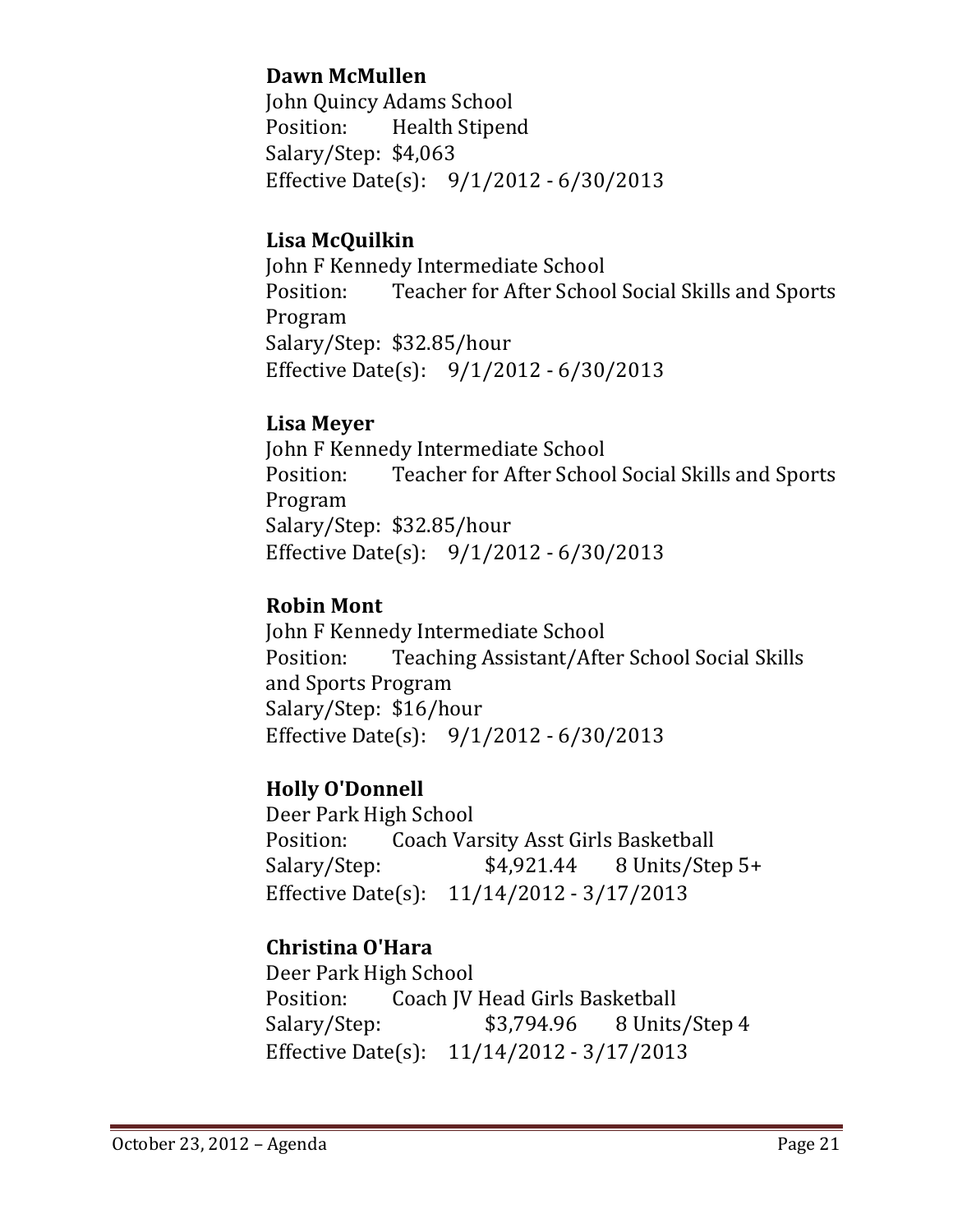## **James Petti**

Deer Park High School Position: Coach Varsity Head Girls Winter Track Salary/Step:  $$6,459.39$  10.5 Units/Step 5+ Effective Date(s):  $11/14/2012 - 3/17/2013$ 

## **Karyn Phelan**

John F Kennedy Intermediate School Position: Teaching Assistant/After School Social Skills and Sports Program Salary/Step: \$16/hour Effective Date(s):  $9/1/2012 - 6/30/2013$ 

## **Denise Rathje**

John F Kennedy Intermediate School Position: Health Stipend Salary/Step: \$4,063 Effective Date(s):  $9/1/2012 - 6/30/2013$ 

## **Tyler Ray**

Robert Frost Middle School Position: Coach 7th Grade Head Boys Basketball Salary/Step:  $$3,320.59$  7 Units/Step 3 Effective Date(s):  $11/13/2012 - 1/19/2013$ 

## **Maria Reccardi**

Robert Frost Middle School Position: Health Stipend Salary/Step: \$4,063 Effective Date(s):  $9/1/2012 - 6/30/2013$ 

## **Lori Reutzel**

John F Kennedy Intermediate School Position: Health Stipend Salary/Step: \$4,063 Effective Date(s):  $9/1/2012 - 6/30/2013$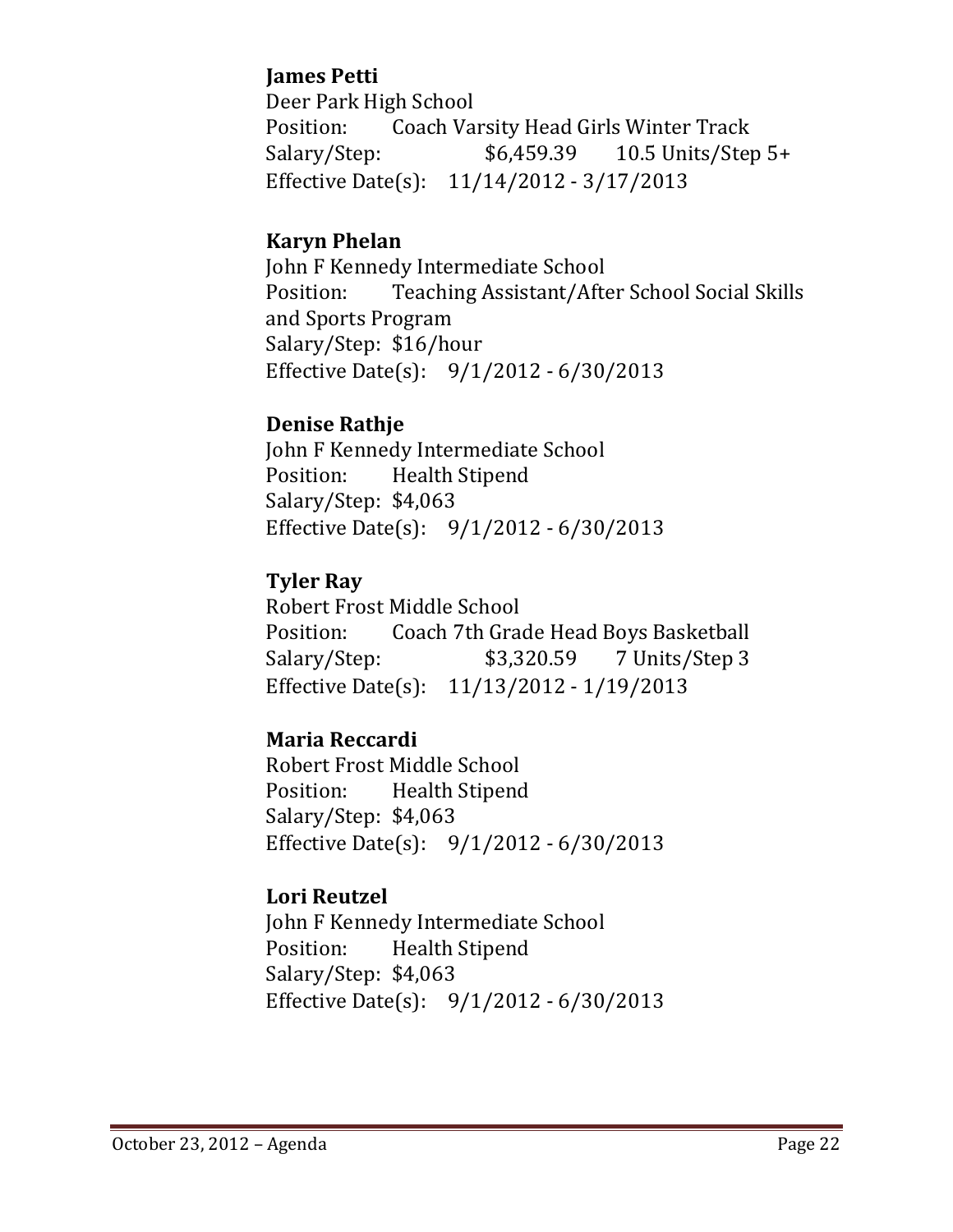## **Erica Rossi**

Robert Frost Middle School Position: Coach 8th Grade Head Girls Volleyball  $Salary/Step:$   $$3,320.59$  7 Units/Step 1 Effective Date(s): 11/13/2012 - 1/19/2013

#### **Louise Rothman**

John F Kennedy Intermediate School Position: Teaching Assistant/After School Social Skills and Sports Program Salary/Step: \$16/hour Effective Date(s):  $9/1/2012 - 6/30/2013$ 

#### **Maria Ryan**

John F Kennedy Intermediate School Position: Health Stipend Salary/Step: \$4,063 Effective Date(s):  $9/1/2012 - 6/30/2013$ 

#### **Nicholas Sepe**

Deer Park High School Position: Coach IV Head Wrestling Salary/Step:  $$4,032.15$  8.5 Units/Step 2 Effective Date(s):  $11/14/2012 - 3/17/2013$ 

## **Jeremy Smith**

May Moore School Position: Health Stipend Salary/Step: \$4,063 Effective Date(s):  $9/1/2012 - 6/30/2013$ 

#### **Kristin Thompson**

Deer Park High School Position: Health Stipend Salary/Step: \$4,063 Effective Date(s):  $9/1/2012 - 6/30/2013$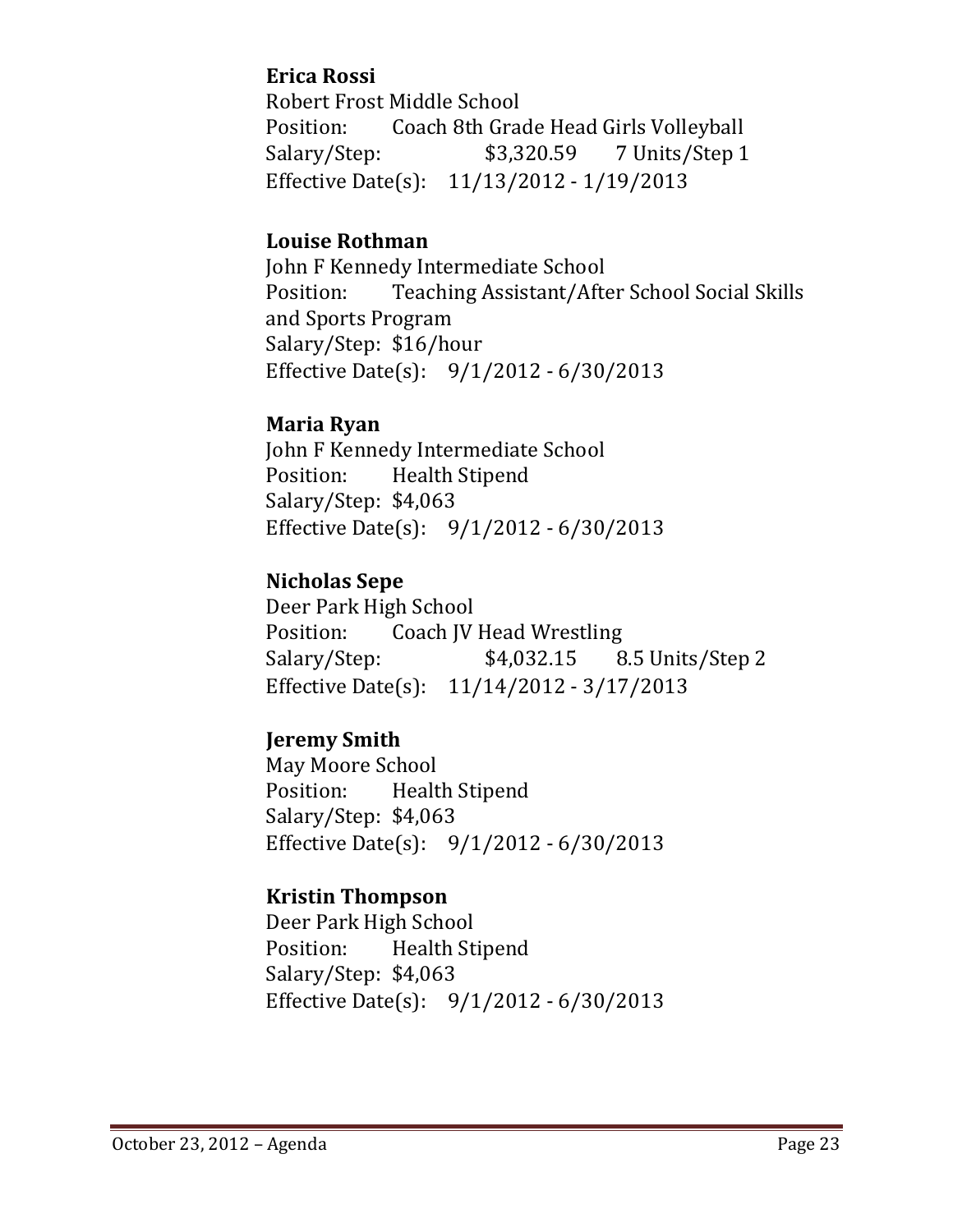## **Kristin Thompson**

John F Kennedy Intermediate School Position: Teaching Assistant/After School Social Skills and Sports Program Salary/Step: \$16/hour Effective Date(s):  $9/1/2012 - 6/30/2013$ 

## **Marie Tortorici**

John F Kennedy Intermediate School Position: Teacher for After School Social Skills and Sports Program Salary/Step: \$32.85/hour Effective Date(s):  $9/1/2012 - 6/30/2013$ 

## **Laura Valente**

John F Kennedy Intermediate School Position: Teacher for After School Social Skills and Sports Program Salary/Step: \$32.85/hour Effective Date(s):  $9/1/2012 - 6/30/2013$ 

## **Nicole Velez**

Deer Park High School Position: Coach Varsity Asst Boys Swimming Salary/Step:  $$3,794.96$  8 Units/Step 4 Effective Date(s): 11/14/2012 - 3/17/2013

## **Joseph Verdicchio**

John F Kennedy Intermediate School Position: Teaching Assistant/After School Social Skills and Sports Program Salary/Step: \$16/hour Effective Date(s):  $9/1/2012 - 6/30/2013$ 

## **Jessica Yawney**

John F Kennedy Intermediate School Position: Teacher for After School Social Skills and Sports Program Salary/Step: \$32.85/hour Effective Date(s):  $9/1/2012 - 6/30/2013$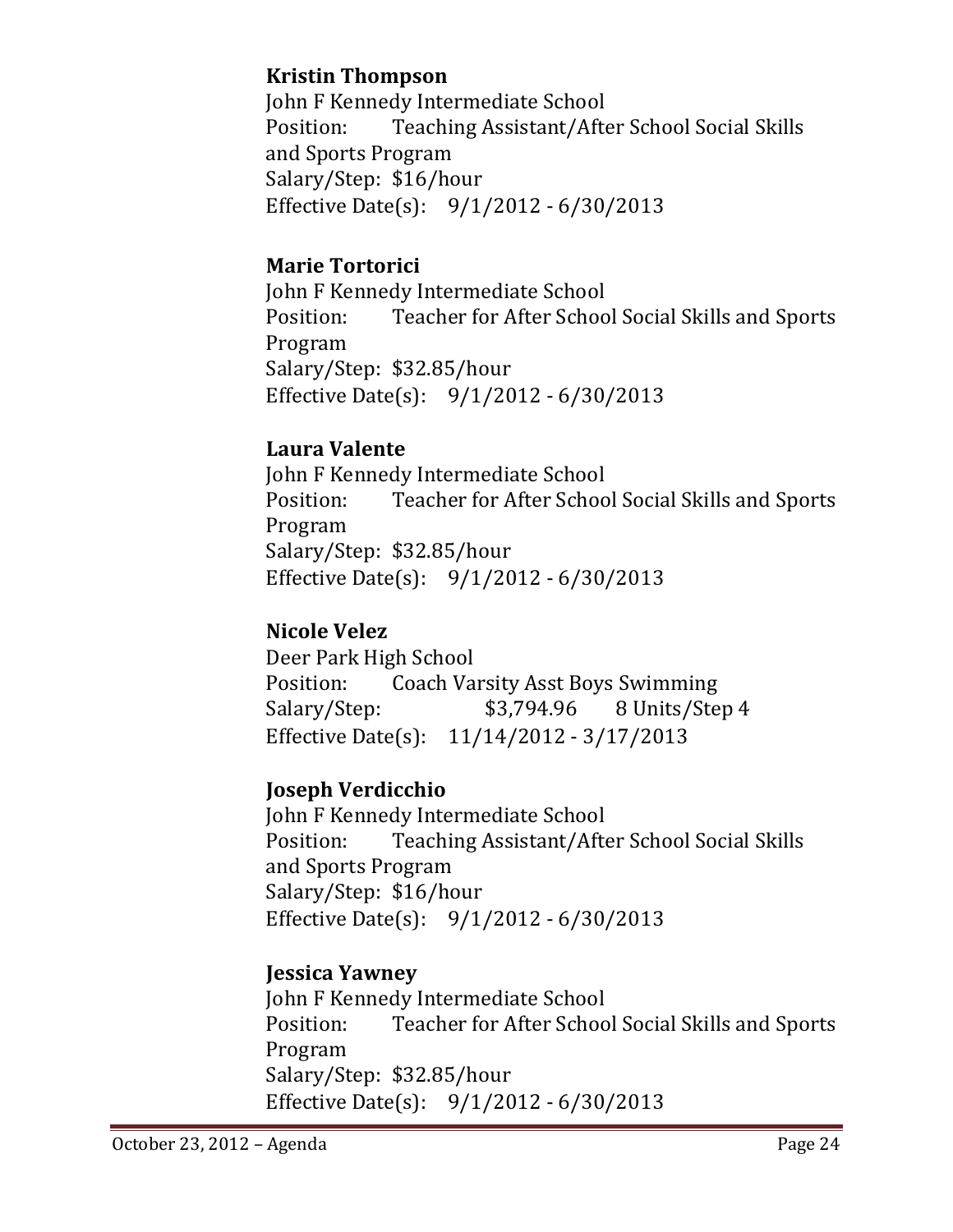#### **SCHEDULE 12/BP‐732 – SCHEDULES OF BILLS PAYABLE**

| *WORKERS'           |                      |            |                |
|---------------------|----------------------|------------|----------------|
| COMP.               | Daily Check Register | 9/24/2012  | \$9,605.86     |
| *WORKERS'           |                      |            |                |
| COMP.               | Daily Check Register | 9/25/2012  | \$3,439.27     |
| *TRUST &            |                      |            |                |
| AGENCY              | #3                   | 9/30/2012  | \$1,761,293.74 |
| *GENERAL FUND       | #11                  | 9/30/2012  | \$58,123.48    |
| *FEDERAL FUND       | #6                   | 10/9/2012  | \$51,859.16    |
| *GENERAL FUND       | #13                  | 10/9/2012  | \$360,636.63   |
| WORKERS'            |                      |            |                |
| COMP.               | Daily Check Register | 10/9/2012  | \$9,780.86     |
| WORKERS'            |                      |            |                |
| COMP.               | Daily Check Register | 10/10/2012 | \$5,837.72     |
| <b>SCHOOL LUNCH</b> | #4                   | 10/23/2012 | \$111,915.73   |
| <b>FEDERAL FUND</b> | #7                   | 10/23/2012 | \$169,680.92   |
| <b>GENERAL FUND</b> | #16                  | 10/23/2012 | \$1,207,250.91 |
| RESERVE FUND        | #2                   | 10/31/2012 | \$10,329.14    |
|                     |                      |            |                |

## **SCHEDULE 12‐E‐355 EXPLANATION OF BUDGETARY FUNDS**

 #T8 

#### **SCHEDULES 12‐F‐211 & 212 – CONTRACT REPORT**

#### **SCHEDULE 10‐H‐12 – HOME TEACHING (Regular & Special)**

## **SCHEDULE <sup>10</sup>‐S‐<sup>12</sup> – SPECIAL TRANSPORTATION (Confidential**)

# **SCHEDULE <sup>12</sup>‐SE‐<sup>10</sup> – COMMITTEE RECOMMENDATIONS (confidential)**

## VII. **RECEIPT OF SCHEDULES**

*Recommend that the Board of Education approve the following receipt of schedules collectively:*

#### **SCHEDULE 12‐A‐402 – TREASURER'S REPORT**

| Statement of Revenues - | General Fund -<br>Federal Fund -<br>School Lunch Fund - | Sep<br>Sep<br>Sep |
|-------------------------|---------------------------------------------------------|-------------------|
| Treasurer's Report      | Sep                                                     |                   |
| Cash Flow -             | Sep                                                     |                   |
| Claims Audit Report -   | September 1, 2012 - September 30, 2012                  |                   |